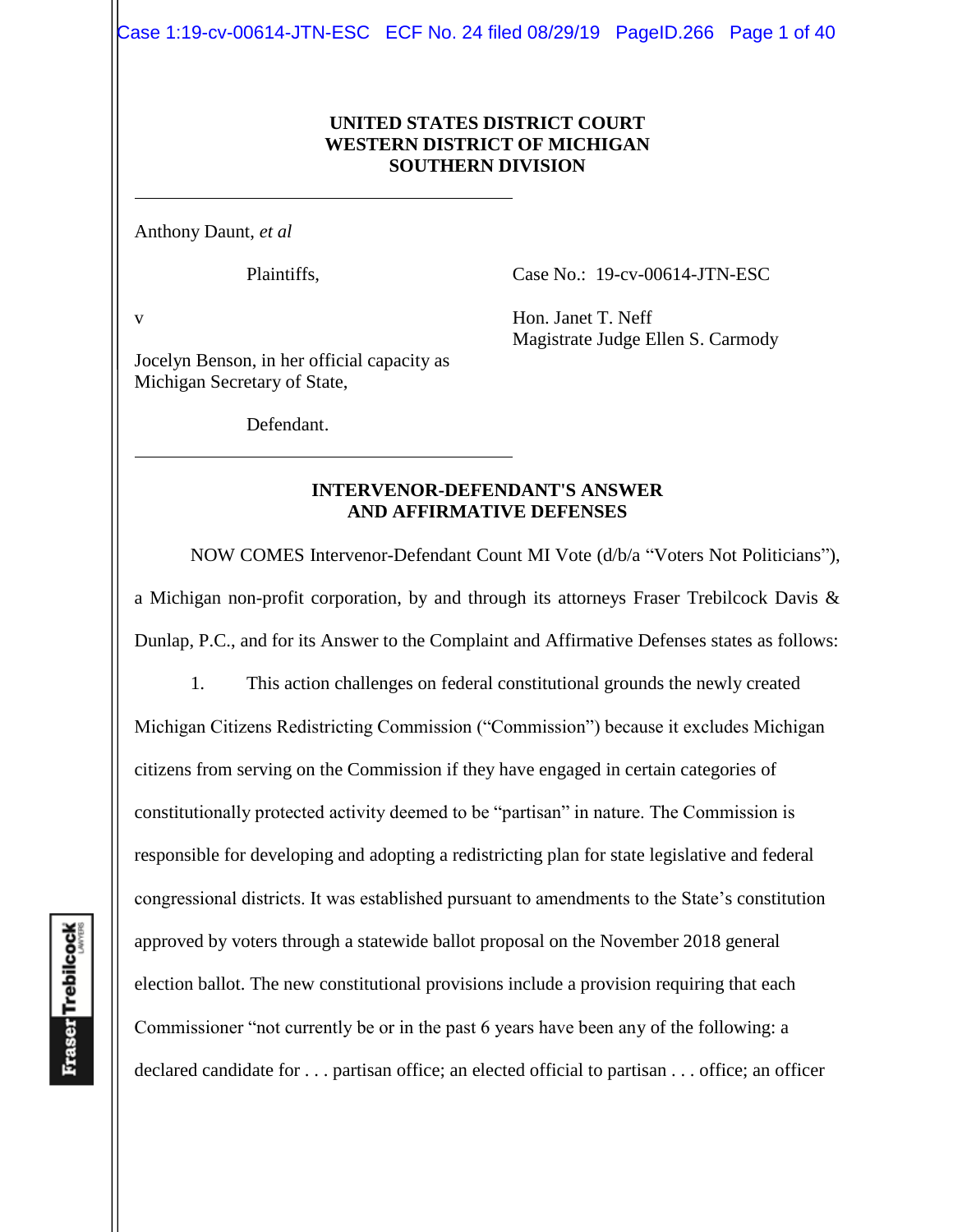or member of the governing body of a . . . political party; a paid consultant or employee of a[n] . . . elected official or political candidate, of a . . . political candidate's campaign, or of a political action committee; an employee of the legislature; a [state-registered] lobbyist agent, . . . or any employee of such person; [a politically appointed state employee]; [or] a parent, . . . child, . . . or spouse of any individual [falling into these categories]". Mich. Const. art. IV, §  $6(1)(B)$  and  $(C)$ .

*ANSWER:*

**1. To the extent the paragraph purports to characterize Plaintiffs' cause of action, there are no allegations of fact stated; accordingly, Voters Not Politicians is unable to admit or deny the allegations and leaves Plaintiffs to their proofs. To the extent that the paragraph purports to characterize any provisions or amendments of the Michigan Constitution, including any provision or amendment relating to the Citizens Redistricting Commission, the constitutional language speaks for itself and no answer is required.** 

2. Plaintiffs are individuals who are excluded from serving on the Commission because they fall into one or more of these eight categories. Michigan's creation of that ineligibility violates the First Amendment to the United States Constitution and denies Plaintiffs equal protection of law under the Fourteenth Amendment. Accordingly, Plaintiffs seek a declaration that the exclusionary criteria set forth in Article IV, Section 6(1)(B) and (C) of Michigan's Constitution is unconstitutional and, further, that the entire Commission must be invalidated because the challenged provision is inseparable from the remainder of the provisions establishing and implementing the Commission. Plaintiffs also seek a preliminary injunction directing the Secretary of State to suspend her implementation of all provisions of the Michigan Constitution relating to the Commission.

*ANSWER:*

 **2. To the extent that Plaintiffs allege that they are individuals who have been excluded from serving on the Citizens Redistricting Commission for any reason, Voters**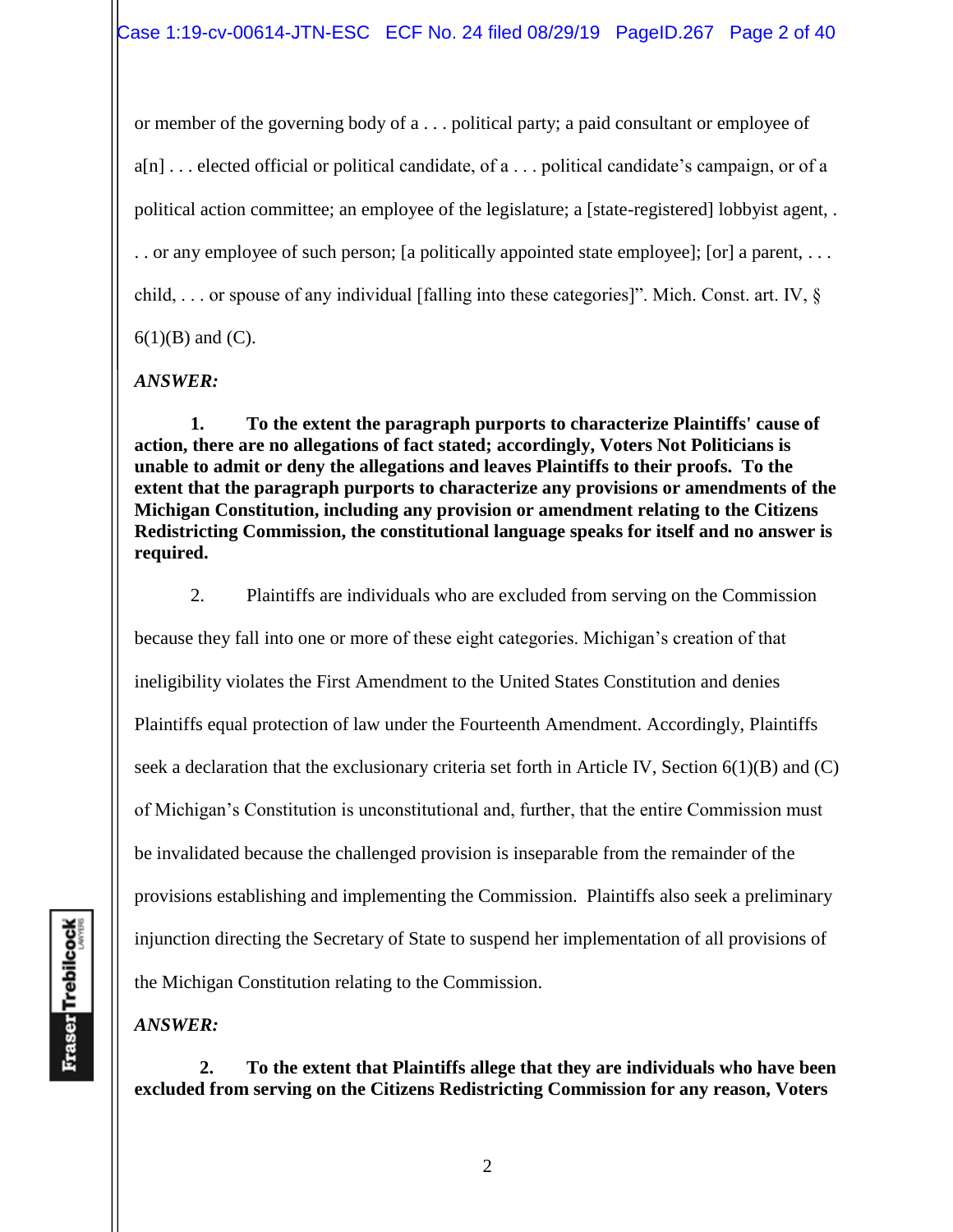**Not Politicians lacks knowledge and information sufficient to form a belief as to the truth of the allegations and leaves Plaintiffs to their proofs. Voters Not Politicians denies that Mich. Const. art 4, § 6 violates the First Amendment or the Equal Protection Clause of the Fourteenth Amendment to the U.S. Constitution because the allegation is untrue. To the extent that the paragraph alleges that Plaintiffs seek a preliminary injunction against the Secretary of State, Voters Not Politicians denies that Plaintiffs are entitled to such relief.** 

3. The constitutional importance of the principles of free speech and political

association that are at stake in this matter is well established by the Supreme Court.

"[P]olitical belief and association constitute the core of those activities protected by the First

Amendment." *Elrod v. Burns*, 427 U.S. 347, 356 (1976).

*ANSWER***:**

 **3. To the extent that the paragraph purports to characterize any opinion of the United States Supreme Court, the opinion speaks for itself and no answer is required. By way of further answer, Voters Not Politicians denies that Plaintiff's complaint raises principles of free speech, political association, or any other issue of constitutional importance because those allegations are untrue.**

4. In particular, Supreme Court precedent dictates that a governmental or state actor "conditioning hiring decisions on political belief and association plainly constitutes an unconstitutional condition, unless the government has a vital interest in doing so*.*" *Vickery v. Jones*, 856 F. Supp. 1313, 1322 (S.D. Ill. 1994). "Accordingly, regardless of whether a particular job is temporary or permanent, the government must demonstrate (1) a vital government interest that would be furthered by its political hiring practices; and (2) that the patronage practices are narrowly tailored to achieve that government interest." *Id*.

*ANSWER***:**

 **4. To the extent that the paragraph purports to characterize any opinion of the United States Supreme Court or any federal district court, the opinion speaks for itself and no answer is required.**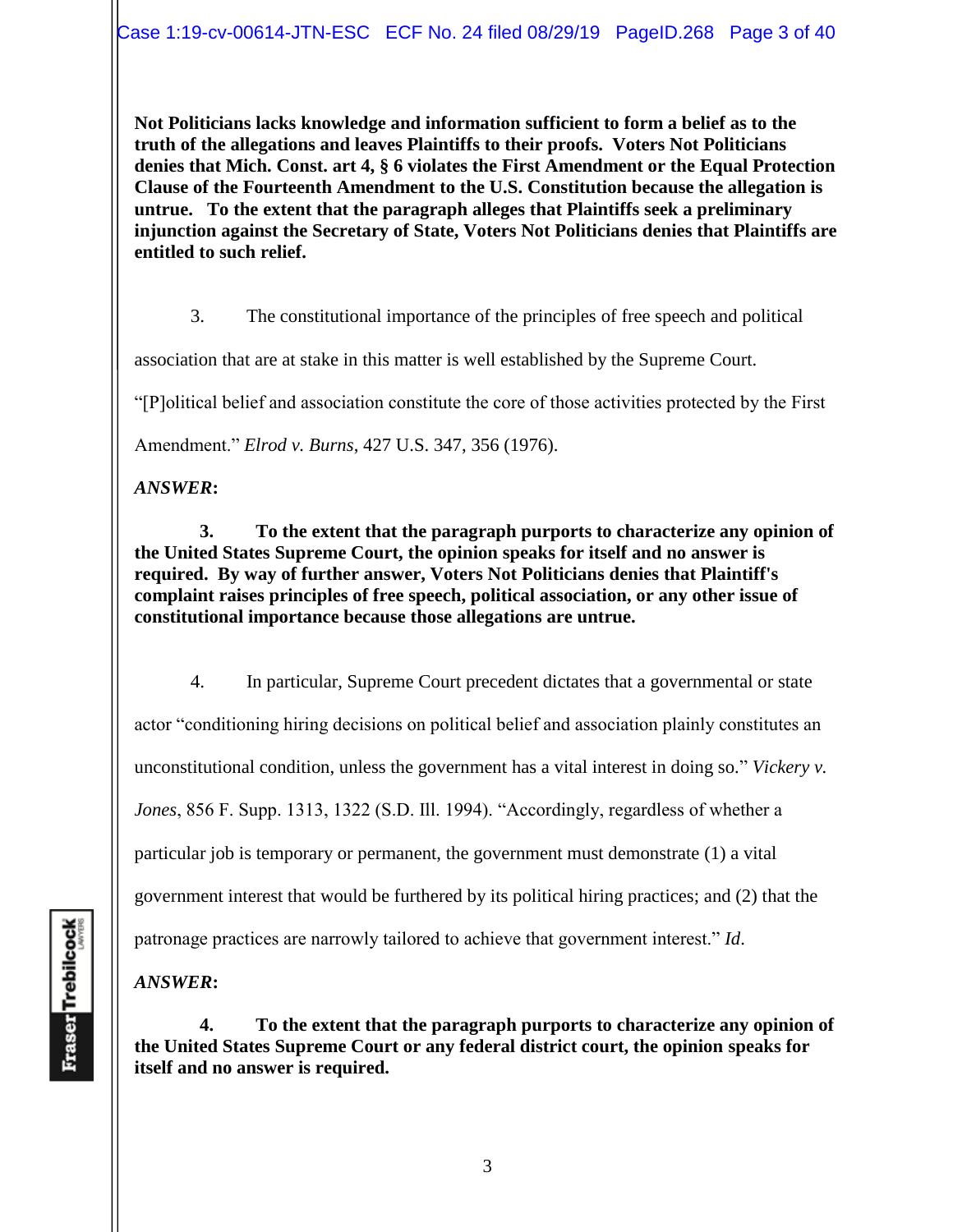5. Applying this level of scrutiny to the challenged provisions of the Michigan Constitution, there is not a sufficient "fit" between the exclusion of Plaintiffs and the asserted interests of transparency, impartiality, and fairness that motivated the establishment of the Commission. In particular, the selection system may actually inhibit transparency, impartiality, and fairness because eligible applicants may be no less partisan than those who fall into the excluded categories. Moreover, there is no government interest sufficiently vital to justify the distinction drawn by the challenged provisions. As such, the burden that the exclusion places on Plaintiffs' constitutionally protected political activity, association, speech, and right to petition, is not justified.

*ANSWER***:**

**5. To the extent that the paragraph states legal conclusions, no answer is required. By way of further answer, Voters Not Politicians denies the allegation, if any, that Mich. Const. art 4, §6 violates the U.S. Constitution because the allegation is untrue.** 

6. In addition, the exclusionary criteria run afoul of the Equal Protection Clause of the Fourteenth Amendment because they burden categories of individuals based on perceived "partisan" biases, but impose no restriction on individuals whose partisan biases may be stronger but who do not fall into one of the excluded categories.

*ANSWER:*

 **6. Voters Not Politicians denies the allegation that Mich. Const. art 4, §6 violates the U.S. Constitution because the allegation is untrue.**

#### **PARTIES**

7. Plaintiff Anthony Daunt has served as a registered lobbyist agent in the State of Michigan since August 27, 2013. Since 2017, Plaintiff Daunt has served as an officer and member of the governing body of the Clinton County Republican Party. Since April 18, 2017,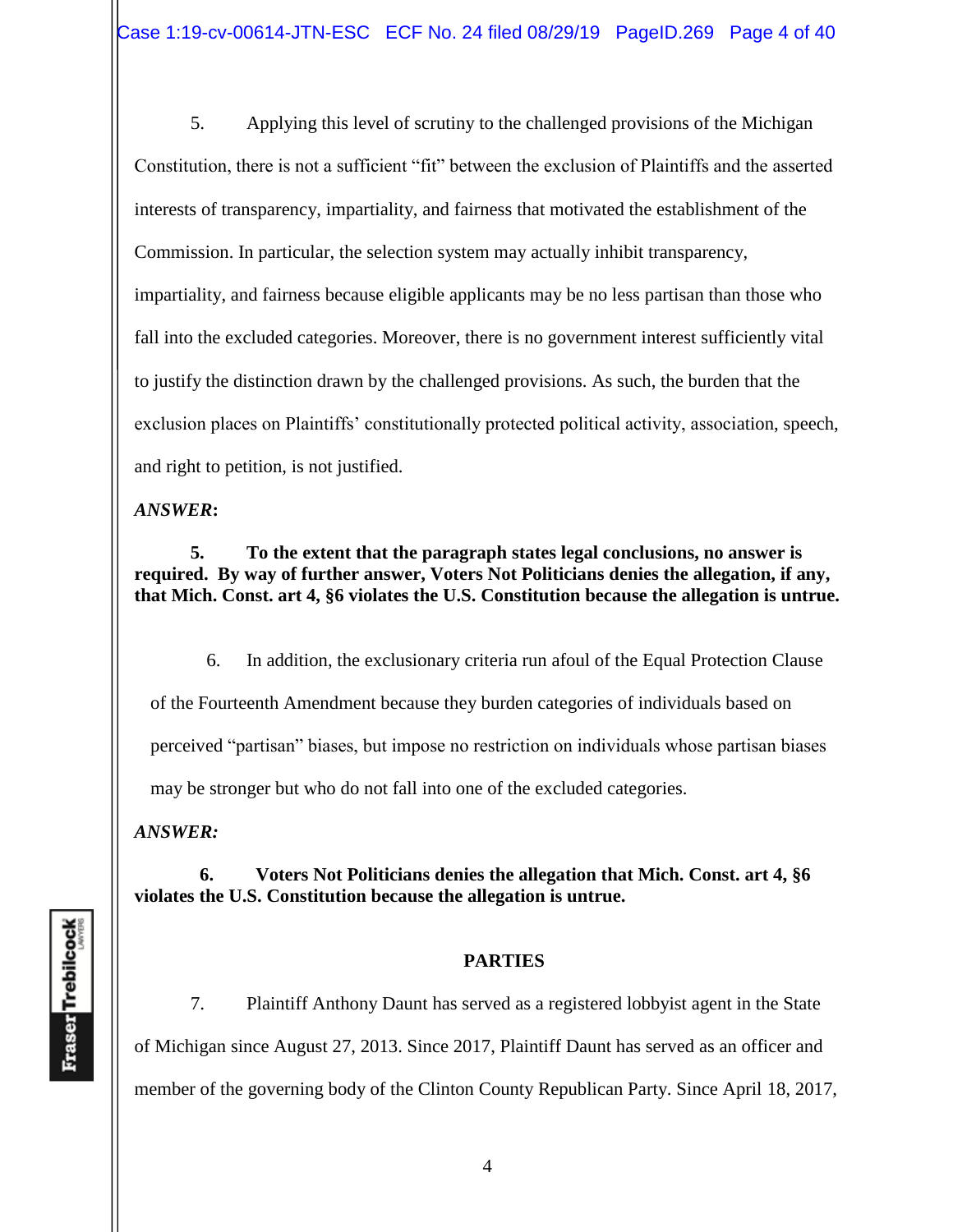Case 1:19-cv-00614-JTN-ESC ECF No. 24 filed 08/29/19 PageID.270 Page 5 of 40

Plaintiff Daunt has served as a member of the governing body of the Michigan Republican

Party committee.

*ANSWER***:**

**7. Voters Not Politicians lacks the knowledge and information sufficient to form a belief as to the truth of the allegations, and therefore, leaves Plaintiffs to their proofs.**

8. Plaintiff Tom Barrett became a declared candidate for partisan State office as a

candidate for the Office of State Representative on September 13, 2017. In November 2018,

Plaintiff Barrett was elected to the Michigan State Senate and his current term of office began

on January 1, 2019.

*ANSWER:*

**8. Voters Not Politicians lacks the knowledge and information sufficient to form a belief as to the truth of the allegations, and therefore, leaves Plaintiffs to their proofs.** 

9. Plaintiff Aaron Beauchine became a declared Republican candidate for Ingham

County Commissioner, a partisan office, on March 15, 2018.

*ANSWER:*

**9. Voters Not Politicians lacks the knowledge and information sufficient to form a belief as to the truth of the allegations, and therefore, leaves Plaintiffs to their proofs.** 

10. Plaintiff Kathy Berden has served as the national committee woman of the

Republican Party since 2016.

*ANSWER:*

**10. Voters Not Politicians lacks the knowledge and information sufficient to form a belief as to the truth of the allegations, and therefore, leaves Plaintiffs to their proofs.**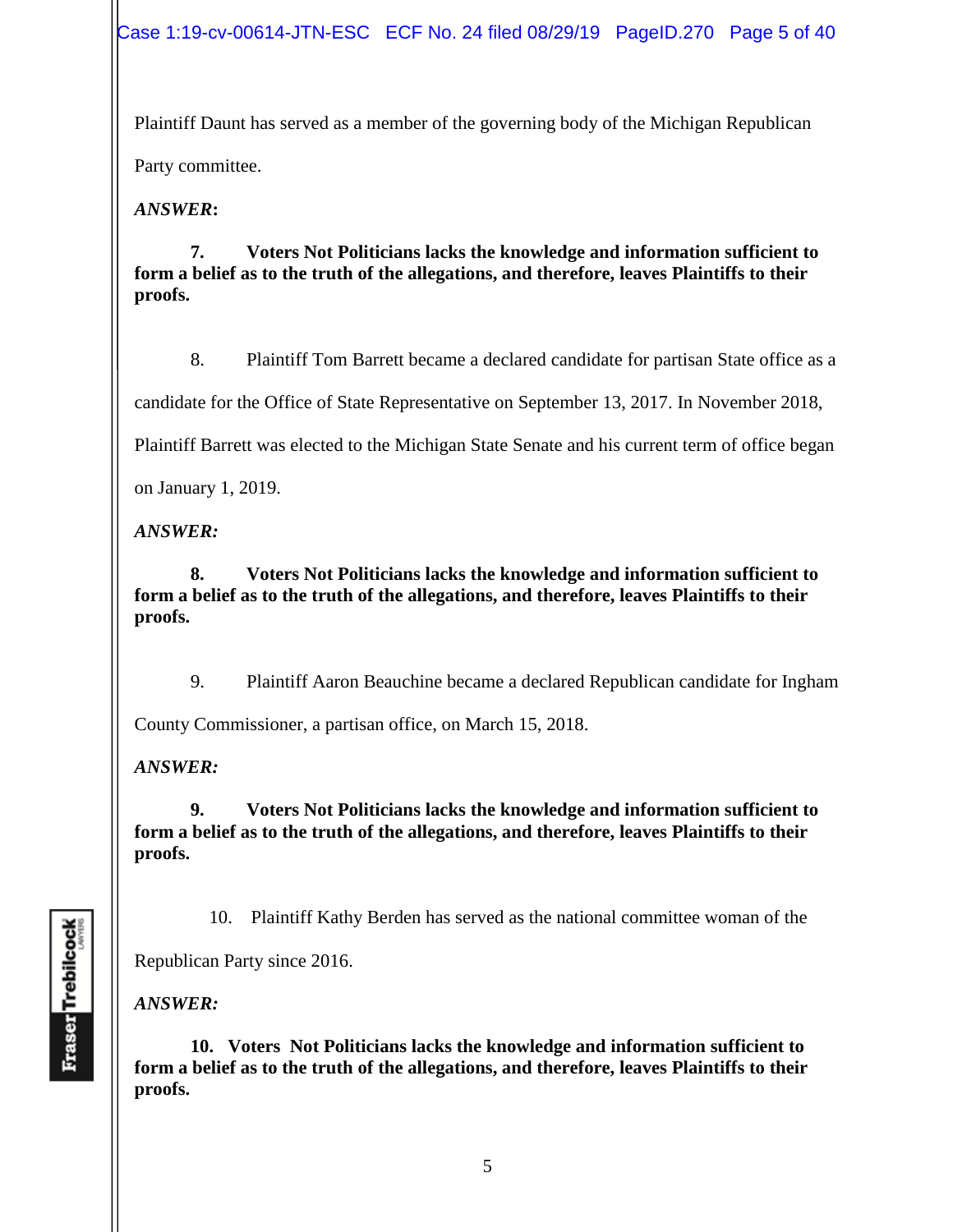11. Plaintiff Stephen Daunt has been an employee of the Michigan

Legislature since January 1, 1991.

### *ANSWER:*

**11. Voters Not Politicians lacks the knowledge and information sufficient to form a belief as to the truth of the allegations, and therefore, leaves Plaintiffs to their proofs.** 

12. Plaintiff Gerry Hildenbrand has been a member of a governing body of a

national, state, or local political party since 2017.

## *ANSWER:*

**12. Voters Not Politicians lacks the knowledge and information sufficient to form a belief as to the truth of the allegations, and therefore, leaves Plaintiffs to their proofs.** 

13. Plaintiff Gary Koutsoubos was a consultant to a candidate(s) for federal, state

or local office or a political action committee since July 8, 2017. Between March 2014 and

June 2017, Plaintiff Koutsoubos was an unclassified state employee.

# *ANSWER:*

**13. Voters Not Politicians lacks the knowledge and information sufficient to form a belief as to the truth of the allegations, and therefore, leaves Plaintiffs to their proofs.** 

14. Plaintiff Linda Lee Tarver serves as President of the Republican Women's

Federation of Michigan, a voting member of the Michigan Republican Party's State Central Committee and therefore, is an officer or member of a governing body of a national, state or local political party. Plaintiff Linda Lee Tarver is elected to and serves as Republican Precinct Delegate. It is possible that the Michigan Secretary of State may determine that Plaintiff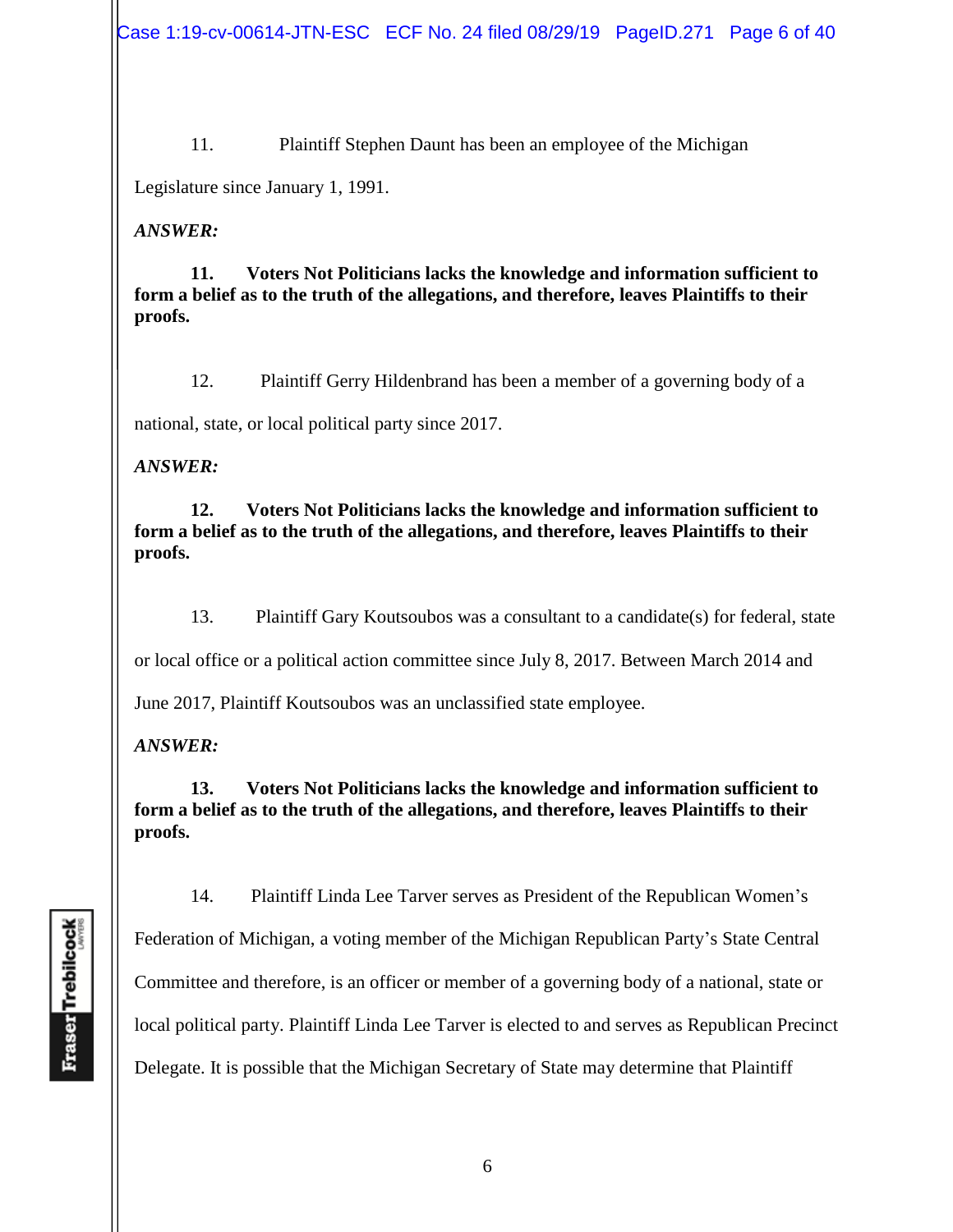Case 1:19-cv-00614-JTN-ESC ECF No. 24 filed 08/29/19 PageID.272 Page 7 of 40

Linda Lee Tarver, as elected precinct delegate, may qualify as an elected official to partisan office.

*ANSWER***:**

**14. Voters Not Politicians lacks the knowledge and information sufficient to form a belief as to the truth of the allegations, and therefore, leaves Plaintiffs to their proofs.** 

15. Plaintiff Patrick Meyers has been a paid consultant to a candidate(s) for

federal, state, or local office or a political action committee since 2010.

*ANSWER:*

**15. Voters Not Politicians lacks the knowledge and information sufficient to form a belief as to the truth of the allegations, and therefore, leaves Plaintiffs to their proofs.** 

16. Plaintiff Marian Sheridan was a member of a governing body of a state

political party since February of 2019.

*ANSWER:*

**16. Voters Not Politicians lacks the knowledge and information sufficient to form a belief as to the truth of the allegations, and therefore, leaves Plaintiffs to their proofs.** 

17. Plaintiff Mary Shinkle was an employee of former Congressman Mike Bishop, a federal elected official between 2015 and 2018. Since November 29, 2018, Plaintiff Mary Shinkle has served as the Vice Chair of the Ingham County Republican Party, a local political party. Since February of 2017, Plaintiff Mary Shinkle's spouse, Norm Shinkle, has served as the  $8<sup>th</sup>$  Congressional District Chair of the Michigan Republican Party and as a member of their governing State Central Committee. Plaintiff Mary Shinkle is elected to and serves as a Republican Precinct Delegate. It is possible that the Michigan Secretary of State may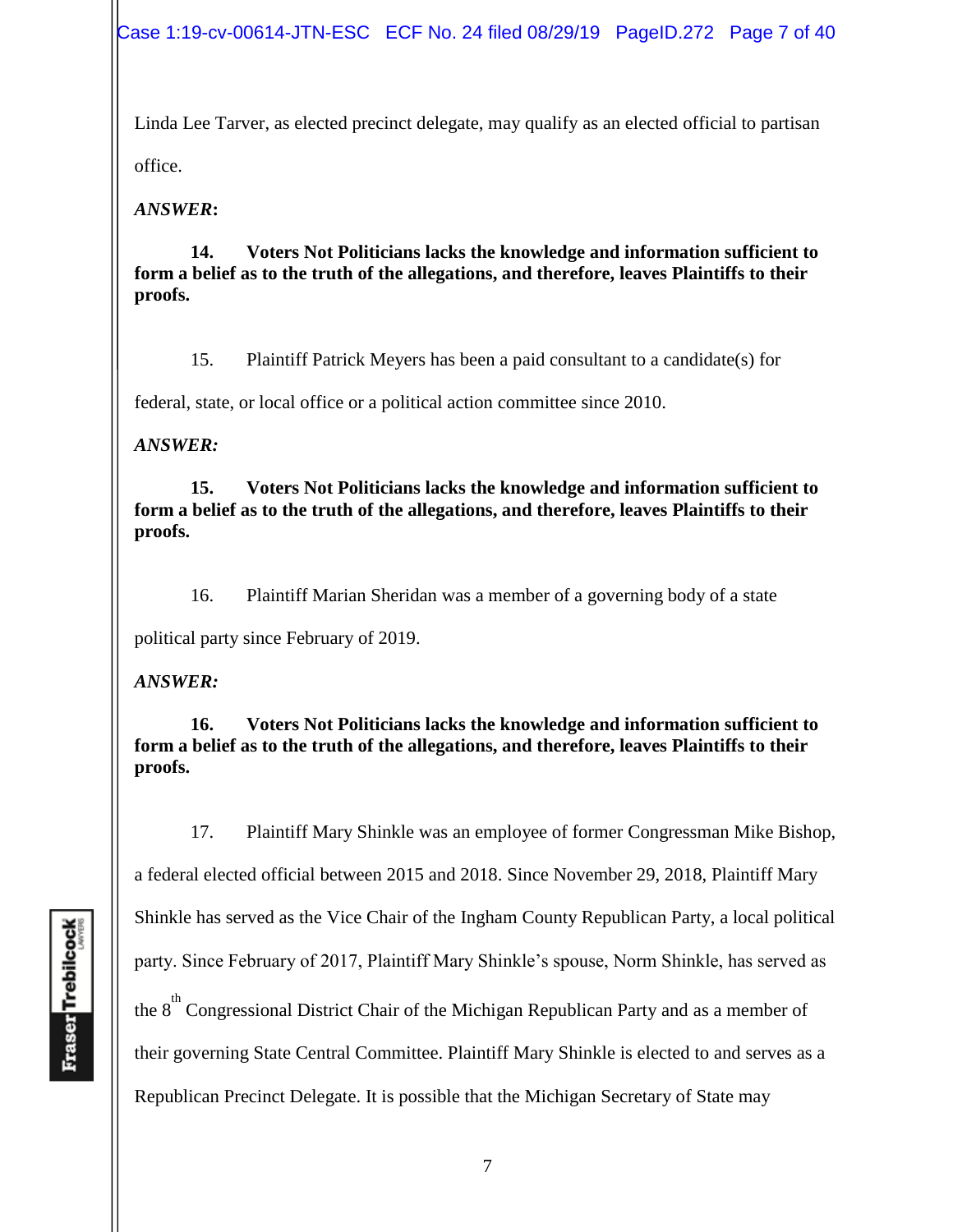determine that Plaintiff Mary Shinkle, as elected precinct delegate, may qualify as an elected official to partisan office.

*ANSWER:*

**17. Voters Not Politicians lacks the knowledge and information sufficient to form a belief as to the truth of the allegations, and therefore, leaves Plaintiffs to their proofs.** 

18. Plaintiff Norm Shinkle was an officer or member of a governing body of state political party since February of 2017. Between 2015 and 2018, Plaintiff Norm Shinkle's spouse, Mary Shinkle, was an employee of former Congressman Mike Bishop, a federal elected official. Since November 29, 2018, Plaintiff Norm Shinkle's spouse, Mary Shinkle, served as the Vice Chair of the Ingham County Republican Party, a local political party. Plaintiff Norm Shinkle is elected to and serve (sic) as Republican Precinct Delegate. It is possible that the Michigan Secretary of State may determine that Plaintiff Norm Shinkle, as elected precinct delegate, may qualify as an elected official to partisan office.

*ANSWER:*

**18. Voters Not Politicians lacks the knowledge and information sufficient to form a belief as to the truth of the allegations, and therefore, leaves Plaintiffs to their proofs.** 

19. Plaintiff Paul Sheridan's parent, Marian Sheridan, has been the Grassroots

Vice Chair of the Michigan Republican Party since February of 2019, and therefore a member

of a governing body of a state political party.

*ANSWER:*

**19. Voters Not Politicians lacks the knowledge and information sufficient to form a belief as to the truth of the allegations, and therefore, leaves Plaintiffs to their proofs.**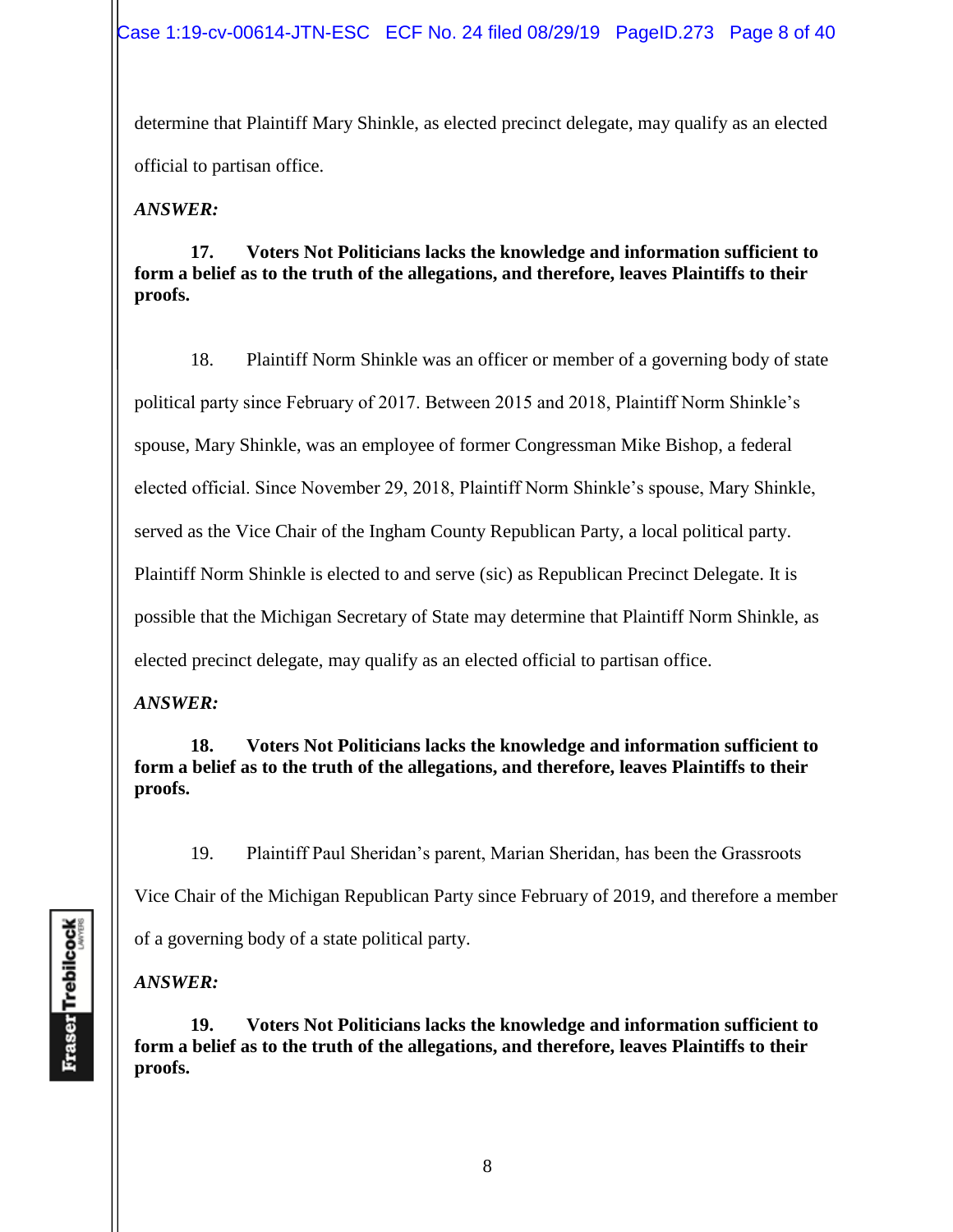20. Plaintiff Bridget Beard's parent, Marian Sheridan, has been the Grassroots Vice Chair of the Michigan Republican Party since February of 2019, and therefore a member of a governing body of a state political party.

*ANSWER:*

**20. Voters Not Politicians lacks the knowledge and information sufficient to form a belief as to the truth of the allegations, and therefore, leaves Plaintiffs to their proofs.** 

21. Plaintiff Clint Tarver's spouse, Linda Lee Tarver, serves as President of the Republican Women's Federation of Michigan, a voting member of the Michigan Republican Party's State Central Committee and therefore, is a member of a governing body of a state political party. Plaintiff Clint Tarver is elected to and serves as a Republican Precinct Delegate. It is possible that the Michigan Secretary of State may determine that Plaintiff Clint Tarver, as elected precinct delegate, may qualify as an elected official to partisan office.

*ANSWER:*

**21. Voters Not Politicians lacks the knowledge and information sufficient to form a belief as to the truth of the allegations, and therefore, leaves Plaintiffs to their proofs.** 

22. Defendant Jocelyn Benson is the Michigan Secretary of State and is being sued in her official capacity. As Secretary of State, Ms. Benson is the "chief election officer of the state" and is thereby responsible for overseeing the conduct of elections. Mich. Comp. Laws § 168.21. Pursuant to Article IV, Section 6 of the Michigan Constitution, these responsibilities include overseeing the selection process for the state's newly created Commission and serving as secretary of the Commission. Mich. Const. art. IV, § 6 (2), (4), (7).

*ANSWER:*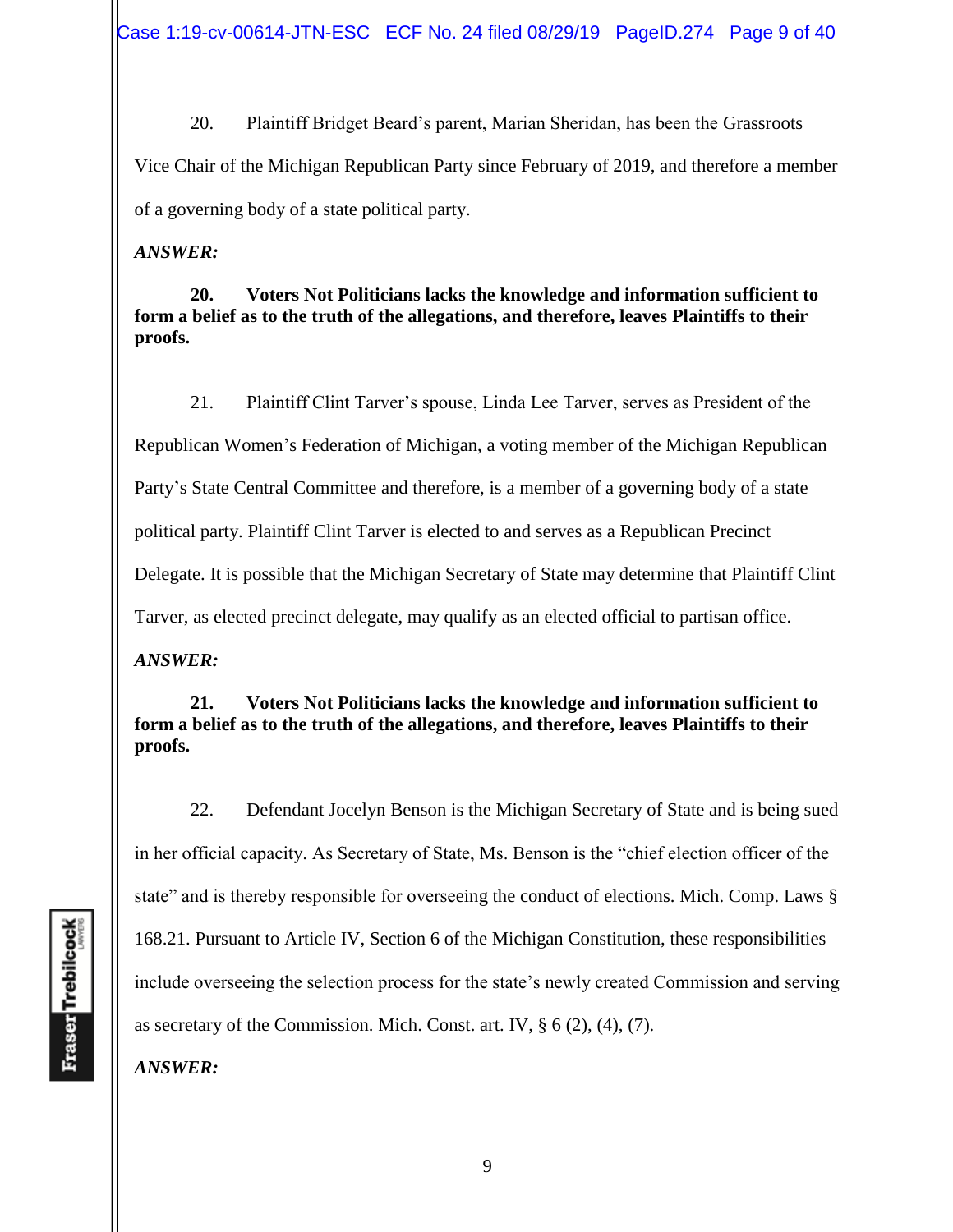**22. Voters Not Politicians admits that Defendant Jocelyn Benson is the Michigan Secretary of State and acknowledges that Plaintiff has asserted claims against her in her official capacity only. To the extent that the paragraph purports to characterize the language of any Michigan statute, the statute speaks for itself and no answer is required. To the extent that the paragraph purports to characterize the language of Mich. Const. art. 4, §6, the language of that provision speaks for itself and no answer is required.** 

#### **JURISDICTION AND VENUE**

23. This Court has jurisdiction over this action pursuant to 28 U.S.C. § 2201; 28 U.S.C. § 2202; 28 U.S.C. § 1331; 28 U.S.C. § 1343 (a)(3), (4); 42 U.S.C. § 1983; 42 U.S.C. § 1988.

*ANSWER:*

**23. Voters Not Politicians does not contest this Court's jurisdiction.** 

24. Venue is proper in this district pursuant to 28 U.S.C. § 1391 (b)(2).

*ANSWER:*

**24. Voters Not Politicians does not contest venue.** 

### **ALLEGATIONS**

Michigan Ballot Proposal 18-2 (Citizens Redistricting Commission)

25. Every 10 years following the decennial United States Census, Michigan adjusts its state legislative and congressional district boundaries based on the population changes reflected in the census. Until November 2018, the Michigan Legislature redrew the congressional and state legislative district boundaries. Redistricting plans were adopted if approved by a simple majority vote in both chambers of the state legislature and subsequently signed by the Governor. The state legislature last approved new congressional district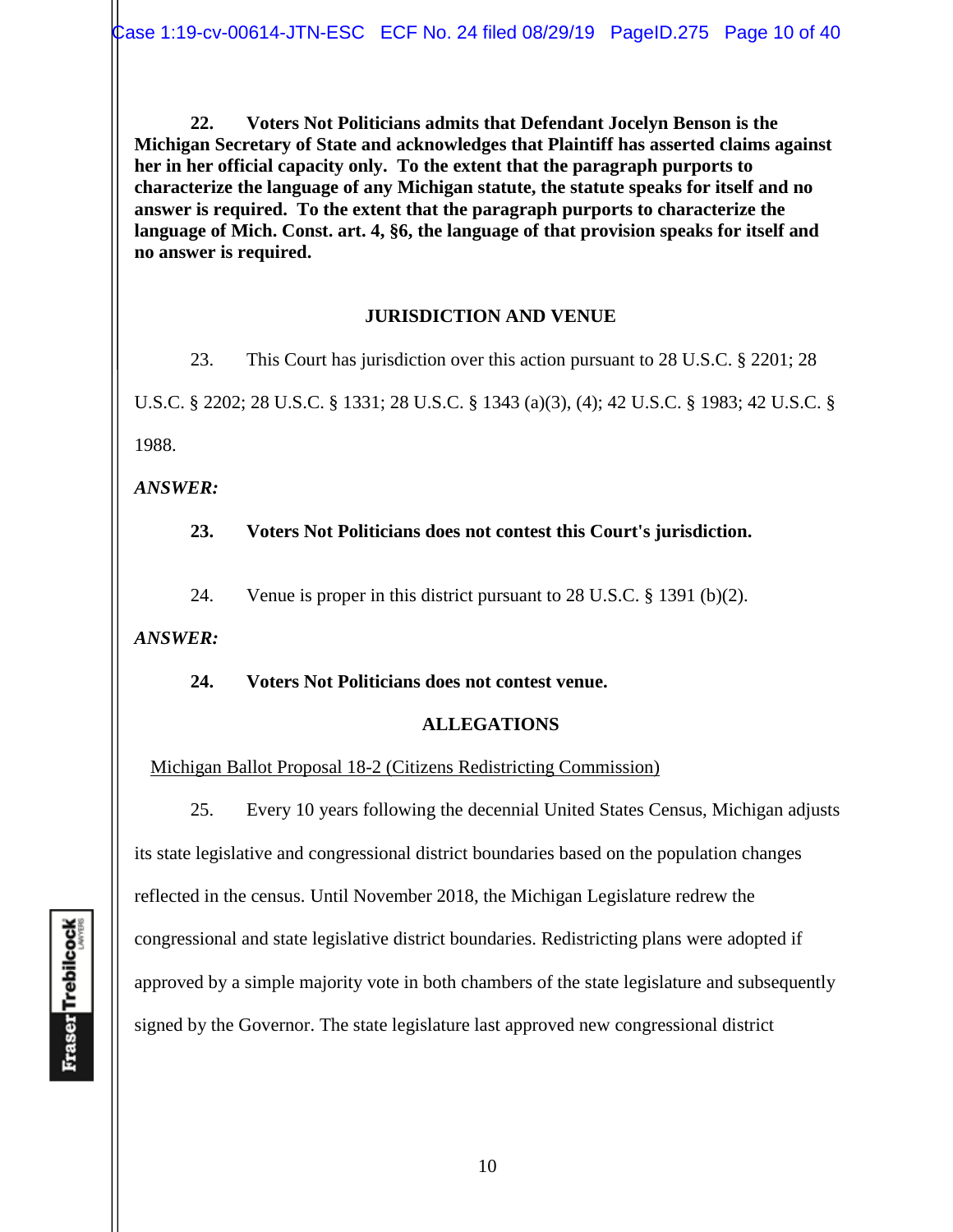boundaries on June 29, 2011, and the governor signed them into law on August 9, 2011.<sup>1</sup>

#### *ANSWER:*

**25. Voters Not Politicians admits that following the decennial United States Census, Michigan and all other states adjust their state legislative and congressional district boundaries based on the population changes reflected in the census. Voters Not Politicians denies that prior to November 2018, the Michigan Legislature redrew the congressional and state legislative district boundaries because that allegation is untrue. In 1964, following the 1960 census, and again in 1972, following the 1970 census, the Commission on Legislative Apportionment adopted the redistricting plan that its members had prepared and that the Michigan Supreme Court found most accurately complied with the requirements of former 1963 Mich. Const., art. 4, §6. Thereafter and until November 2018, the Michigan Legislature redrew district lines. By way of further answer, Voters Not Politicians states that prior to the approval of Proposal 18-2 in November 2018, politicians in Michigan consistently abused their redistricting power to rig elections in their favor, making Michigan one of the most gerrymandered states in the entire country. The People of the State of Michigan recognized that politicians have an inherent conflict of interest in drawing the election district lines on which their hold on power depends, so in November 2018, the People took the politicians out of the process and put voters – not politicians – in charge of the redistricting process. With Proposal 18-2, the voters, in an overwhelming majority, approved an amendment to Michigan's Constitution to create an Independent Citizens Redistricting Commission to ensure that election districts are drawn in a fair, impartial and transparent way to end the gerrymandering practices that Plaintiffs favor.** 

26. On December 18, 2017, the ballot-question committee Voters Not Politicians

("VNP") filed an initiative petition with the Secretary of State that proposed amending the

<sup>&</sup>lt;sup>1</sup> The 2011 redistricting plan is the subject of ongoing litigation in the United States District Court for the Eastern District of Michigan. *See League of Women Voters of Michigan v. Benson*, No. 2:17- cv-14148 (E.D. Mich. filed Dec. 27, 2017). In December 2017, the League of Women Voters of Michigan filed suit in federal court alleging that Michigan's congressional and state legislative district plans represented unconstitutional partisan gerrymanders. In April 2019, the court ruled that 34 congressional and state legislative districts had been subject to unconstitutional partisan gerrymandering. The court also found that 27 of the 34 challenged districts violated the plaintiffs' First and Fourteenth Amendment rights by diluting the impact of their votes. *League of Women Voters of Mich. v. Benson*, 373 F. Supp. 3d 867 (E.D. Mich. 2019) (three-judge court). The district court's ruling is currently being appealed by state officials. On May 10, 2019, the state officials petitioned the Supreme Court for a stay of the lower court's ruling pending the appeal. *See* Congressional and State House Intervenors' Emergency Application for Stay, *Chatfield v. League of Women Voters of Mich.,* No. 18A1171 (U.S. filed May 10, 2019). The Supreme Court granted the stay on May 24, 2019. *Id*.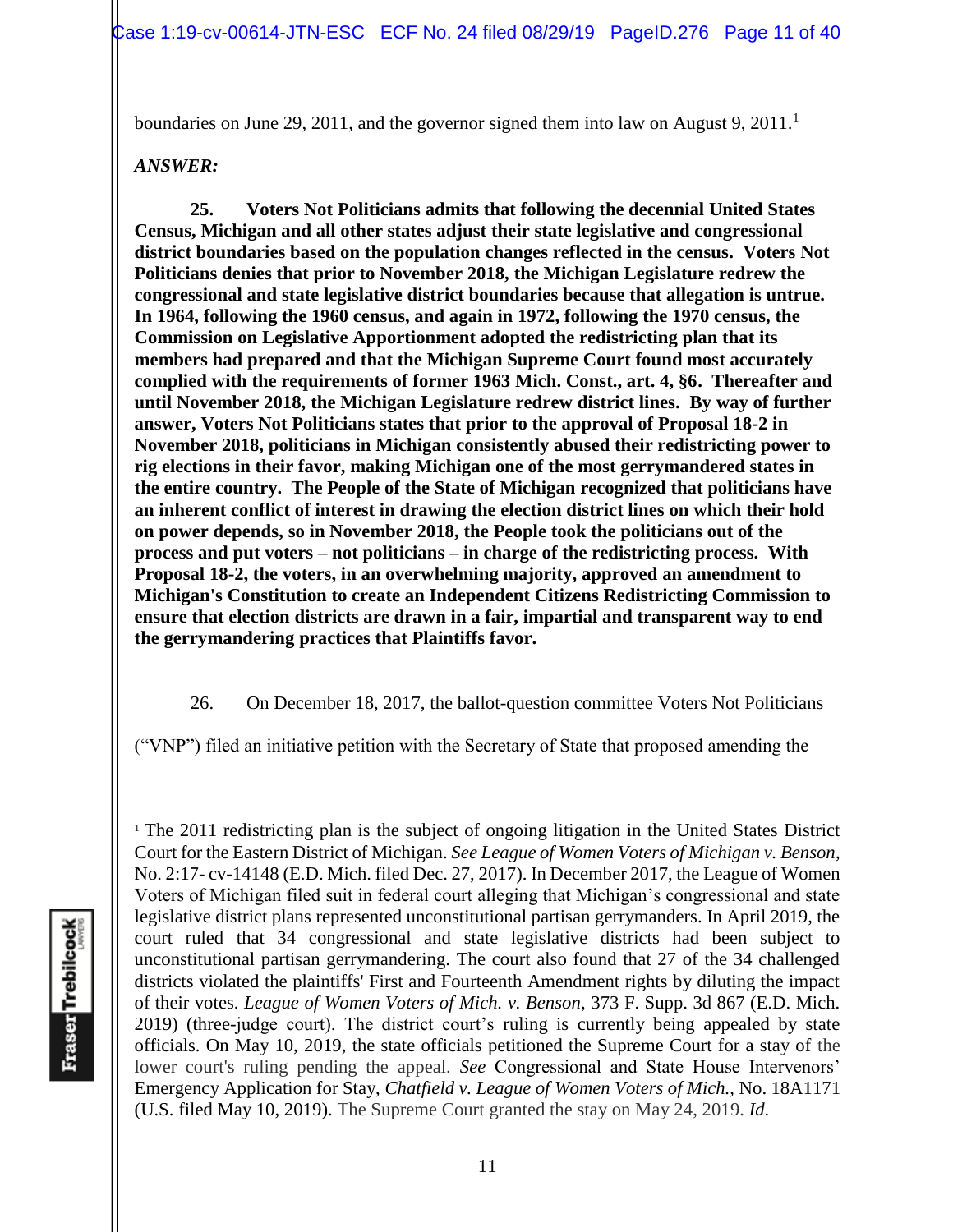Michigan Constitution to establish a permanent Citizens Redistricting Commission in the legislative branch to redistrict Michigan's state legislative and congressional districts every ten years.<sup>1</sup> This Commission would replace the existing legislative process and eliminate any legislative oversight of the redistricting process.

### *ANSWER:*

**26. Voters Not Politicians admits that in December 2017, acting on behalf of the ballot question committee, it filed an initiative petition with the Secretary of State containing more than 425,000 voter signatures to propose the amendment to the Michigan Constitution to establish an Independent Citizens Redistricting Commission and that the number of signatures far exceeded the number required. By way of further answer, Voters Not Politicians states that a highly motivated and organized force of thousands of volunteers circulated the petition and collected the signatures from voters across the state. Voters Not Politicians admits that the Independent Citizens Redistricting Commission replaces the broken legislative process by which politicians with inherent conflicts of interest had formerly manipulated district lines for their own personal gain. Voters Not Politicians further admits that the Independent Citizens Redistricting Commission eliminates abuse and gerrymandering by legislators during the redistricting process. In all other respects, the paragraph is denied.** 

27. On June 20, 2018, the Michigan Board of State Canvassers certified that the

initiative petition had a sufficient number of valid signatures and added it as "Michigan Ballot

Proposal 18-2" to the November 6, 2018, general election ballot.<sup>2</sup>

*ANSWER:*

## **27. Voters Not Politicians admits that on or about June 20, 2018, the Michigan Board of State Canvassers certified that the Voters Not Politicians initiative**

<sup>&</sup>lt;sup>1</sup> The text of the initiative petition is available at: https://www.michigan.gov/ documents/sos/Full\_Text\_-\_VNP\_635257\_7.pdf.

<sup>2</sup> *See* Michigan Department of State, State of Michigan Statewide Ballot Proposals Status and Full Text November 6, 2018 General Election (2018): https://www.michigan.gov/ documents/sos/Bal\_Prop\_Status\_560960\_7.pdf. Prior to the certification by the Board of State Canvassers, the Citizens Protecting Michigan's Constitution (CPMC) filed a complaint with the Michigan Court of Appeals seeking a writ of mandamus directing the Secretary of State and the Board to reject the VNP proposal because it wasn't appropriately considered a constitutional amendment that could be approved by petition. *Citizens Protecting Mich.'s Constitution v. Sec'y of State*, 324 Mich. App. 561 (Mich. Ct. App. 2018). The Court of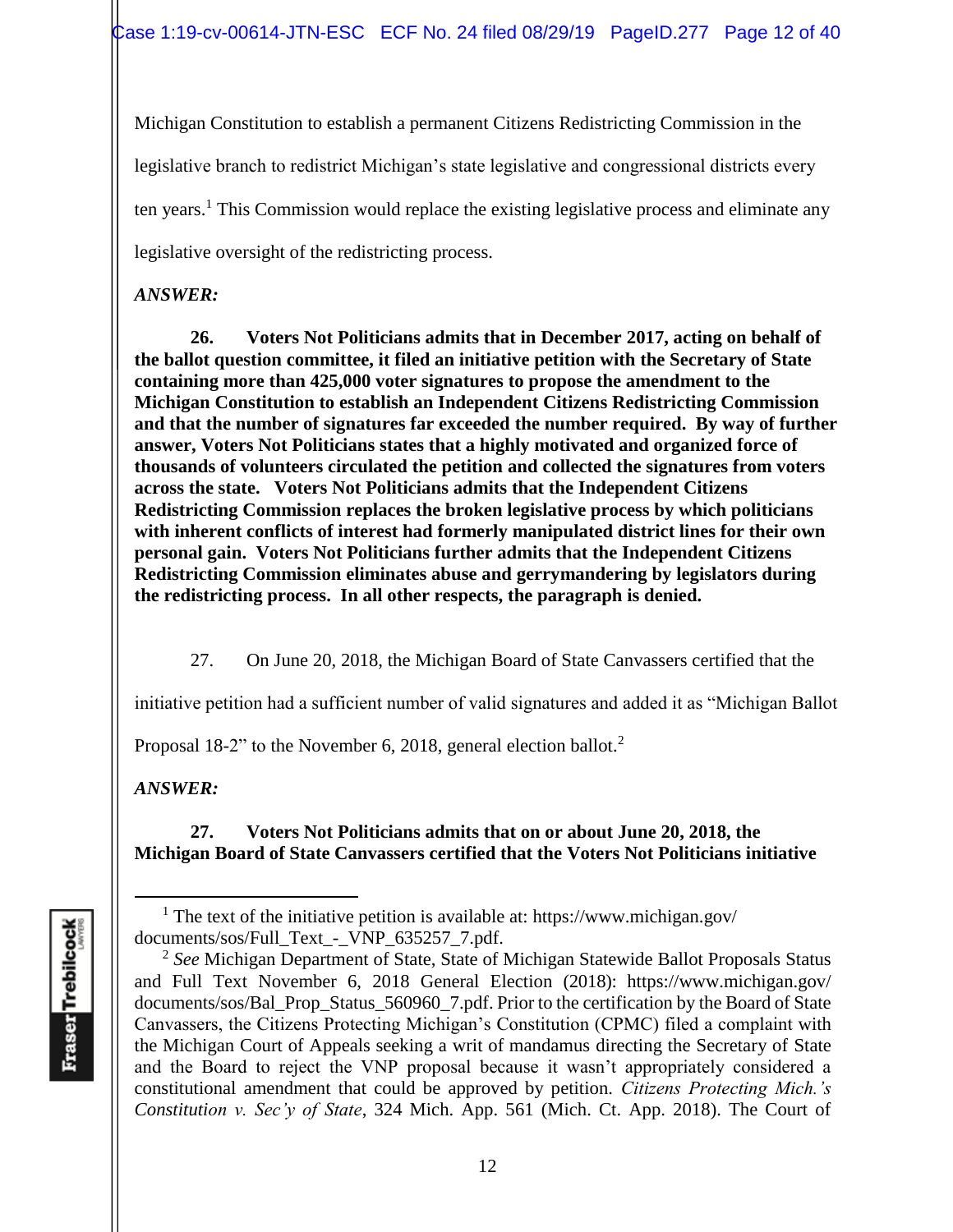**petition had a sufficient number of valid signatures. By way of further answer, Voters Not Politicians asserts that its volunteers collected over 425,000 signatures, which was more than 100,000 signatures above the amount that was required by the governing statutory provisions to certify the ballot proposal for submission to the voters. Voters Not Politicians further admits that the Board of Canvassers eventually certified Proposal 18-2 for the November 6, 2018 general election ballot, but only after refusing to do so until being ordered by the Michigan Court of Appeals to take all necessary measures to place the proposal on the ballot following a legal challenge.** *See Citizens Protecting Michigan's Constitution v. Secretary of State***, 324 Mich App 561 (Mich. Ct. App. 2018). The decision of the Court of Appeals was affirmed by the Michigan Supreme Court. Nevertheless, despite the fact that the Michigan Court of Appeals expressly directed the Board of Canvassers to "take all necessary measures" to place Proposal 18-2 on the November 2018 general election ballot, and despite the fact that the Michigan Supreme Court affirmed that order, certain members of the Board of Canvassers, including the Board's Chairman, Plaintiff Norm Shinkle, continued to defy the order and continued to refuse to take appropriate action to place Proposal 18-2 on the ballot. Specifically, Mr. Shinkle caused the Board of Canvassers to not assign a ballot number to the proposal and to not schedule a meeting to approve the 100-word summary of purpose as required by M.C.L. § 168.32(2). Because of Mr. Shinkle's recalcitrance, Voters Not Politicians was forced to file a complaint for writ of mandamus with the Michigan Court of Appeals to require the Board of Canvassers to perform its statutory duties.** *See Voters Not Politicians Ballot Committee v. Secretary of State,* **Docket No. 345133 (Aug. 23, 2018 Order).** 

28. Ballot Proposal 18-2 stated:

*Statewide Ballot Proposal 18-2*

A proposed constitutional amendment to establish a commission of citizens with exclusive authority to adopt district boundaries for the Michigan Senate, Michigan House of Representatives and U.S. Congress, every 10 years

*This proposed constitutional amendment would:*

- a. Create a commission of 13 registered voters randomly selected by the Secretary of State:
	- -4 each who self-identify as affiliated with the 2 major political parties; and
	- -5 who self-identify as unaffiliated with major political parties.
- b. Prohibit partisan officeholders and candidates, their employees, certain relatives, and lobbyists from serving as commissioners.

Appeals rejected plaintiffs' requested relief and ordered the Secretary of State and the Board to take all necessary measures to place the proposal on the general election ballot. *Id*. The Michigan Supreme Court affirmed the Court of Appeals decision. *Citizens Protecting Mich.'s Constitution v. Sec'y of State*, 280 Mich. App. 273 (Mich. 2018).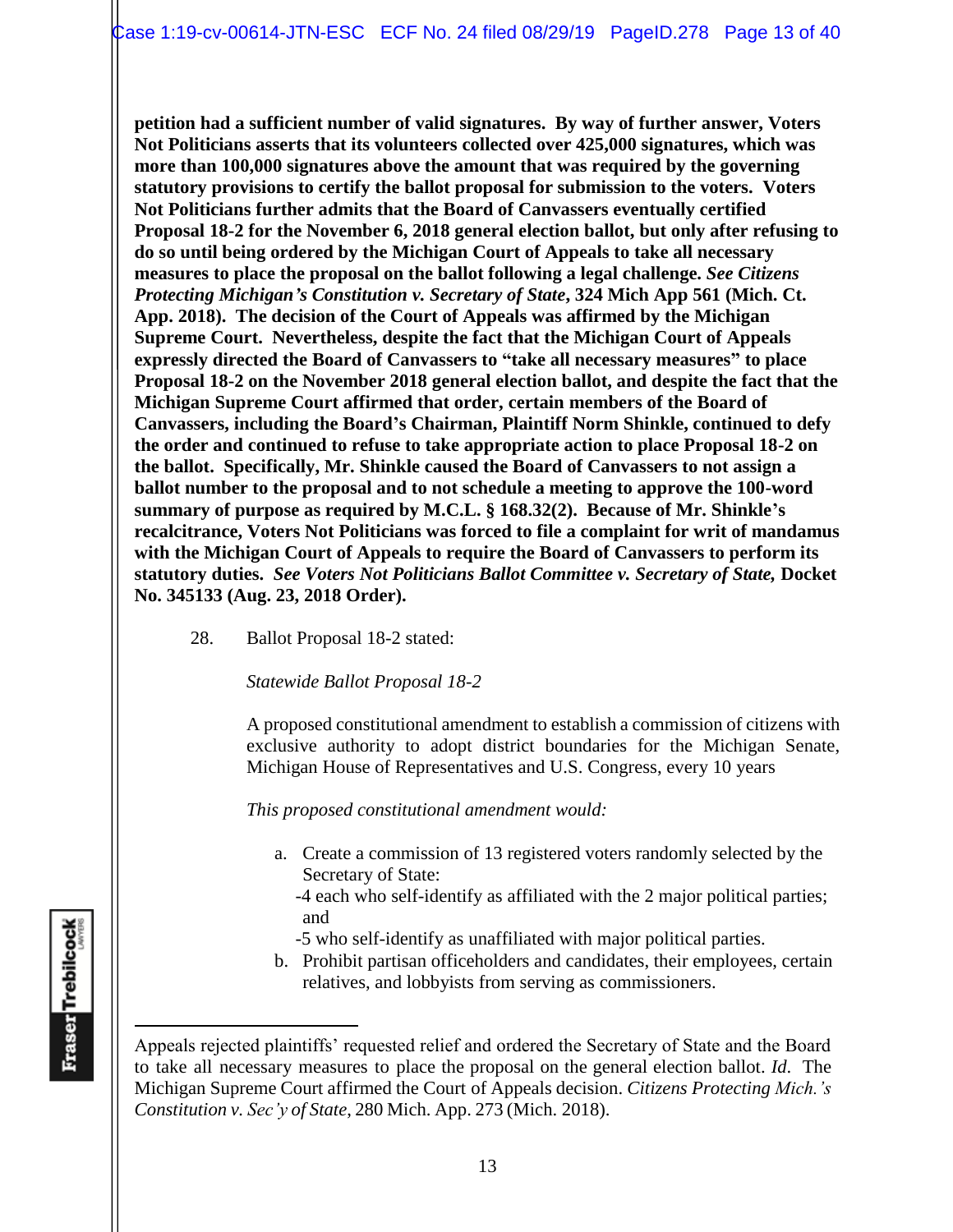- c. Establish new redistricting criteria including geographically compact and contiguous districts of equal population, reflecting Michigan's diverse population and communities of interest. Districts shall not provide disproportionate advantage to political parties or candidates.
- d. Require an appropriation of funds for commission operations and commissioner compensation.

Should this proposal be adopted? [ ] YES [ ] NO

*ANSWER:*

**28. To the extent that the paragraph purports to characterize the language of Proposal 18-2, the language of the proposal speaks for itself and no answer is required.**

29. Michigan voters passed the ballot proposal on November 6, 2018, and the

Michigan Constitution was amended according to the revised language that accompanied the

ballot proposal.

*ANSWER:*

**29. Voters Not Politicians admits that during the general election on November 6, 2018, an overwhelming majority of more than 61% of the voters in Michigan, over 2.5 million citizens, approved Proposal 18-2, which amended the state's constitution to create the Independent Citizens Redistricting Commission.** *See* **Mich. Const., art 4, § 6.**

30. The amended Michigan Constitution sets forth specific details of the

Commission including the application process, eligibility criteria, and process for seeking and

selecting commissioners.

### *ANSWER:*

**30. To the extent that the paragraph purports to characterize any part of Mich. Const. art 4, § 6, the language of the constitutional amendment speaks for itself and no answer is required.** 

31. The Michigan Secretary of State is required to mail applications to at least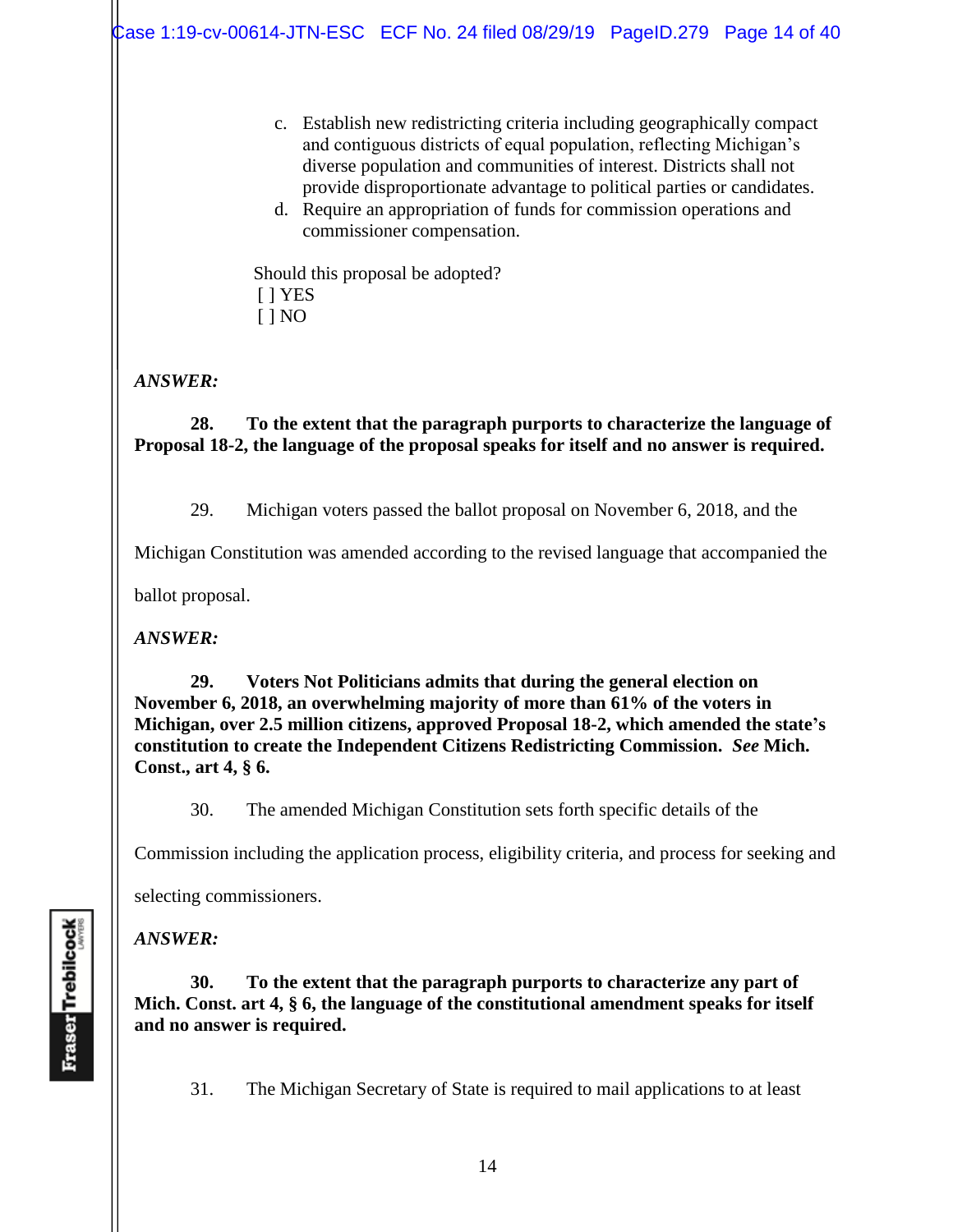10,000 randomly selected registered voters encouraging them to apply. Mich. Const. art 4, § 6 (2)(A). The Secretary of State's office will randomly select 200 finalists from among the qualified applicants: 60 Republicans, 60 Democrats and 80 who are not affiliated with either major political party. *Id*. at § 6 (2)(D)(II). The selection process must be statistically weighted so that the pool of 200 finalists mirrors the geographic and demographic makeup of Michigan as closely as possible. *Id*. The majority and minority leaders in the Michigan House and Senate may reject up to five applicants each (20 total) before the final commission members are randomly selected from among the finalists. *Id*. at § 6 (2)(E). Applications to serve on the commission must be made available from January 1, 2020, through June 1, 2020. *Id*. at § 6 (2)(A), (C). Commissioners must be selected by September 1, 2020. *Id*. at § 6 (2)(F).

*ANSWER:*

**31. To the extent that the paragraph purports to characterize any duty, obligation or requirement imposed on the Michigan Secretary of State by Mich. Const. art 4, § 6, the language of the constitutional amendment speaks for itself and no answer is required.** 

32. A person must be registered and eligible to vote in Michigan to be eligible to serve on the Commission. *Id*. at § 6 (1)(A). Further, each Commissioner shall not currently be or in the past six years have been any of the following:

- A candidate or elected official of a partisan federal, state or local office;
- An officer or member of the leadership of a political party;
- A paid consultant or employee of an elected official, candidate or political action committee;
- An employee of the legislature;
- Registered as a lobbyist or an employee of a registered lobbyist;
- A political appointee who is not subject to civil service classification;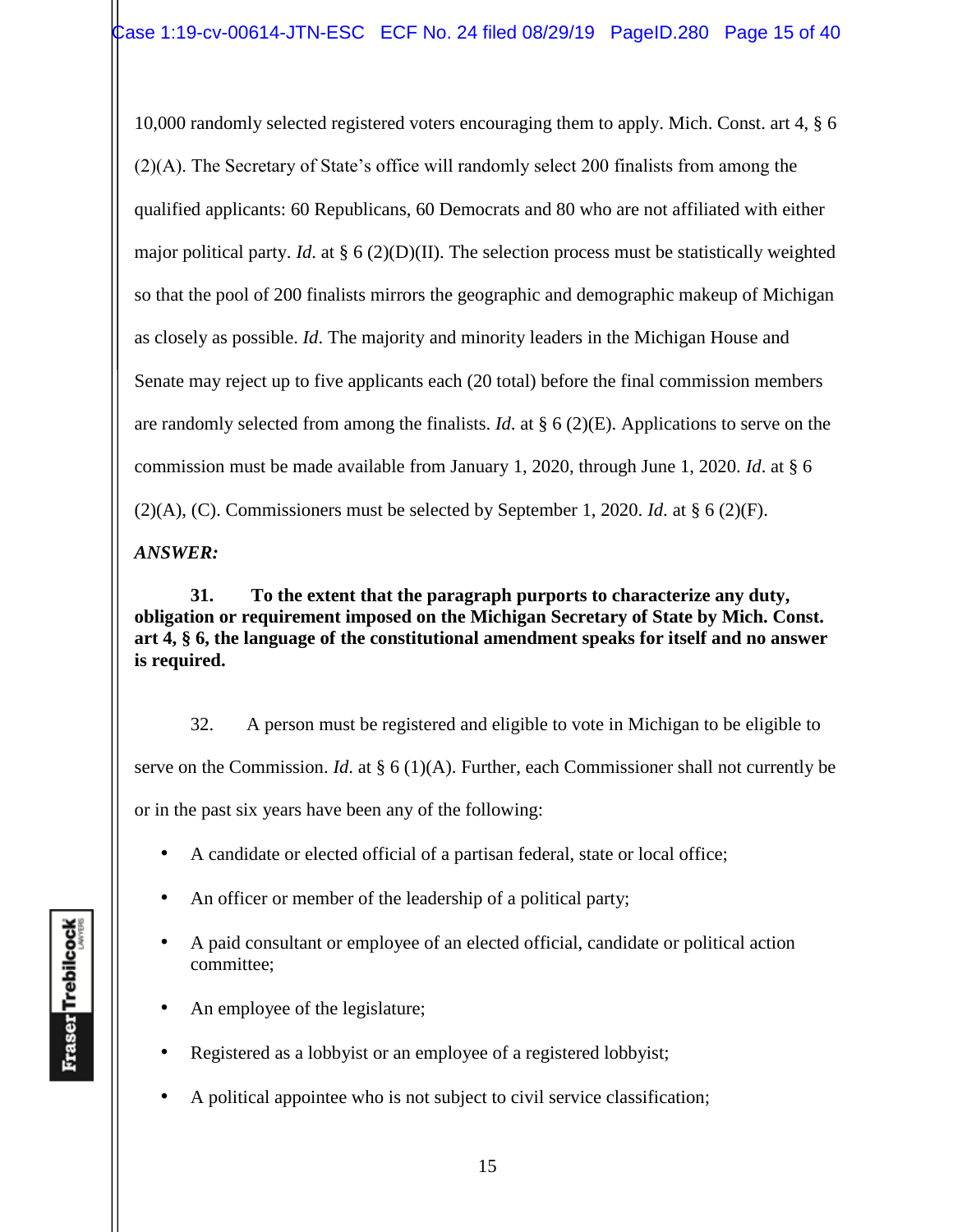• Any parent, stepparent, child, stepchild or spouse of any individual that falls into one of the above categories.

*Id.* at § 6 (1)(B) and (C). In addition, ". . . for five years after the date of appointment, a commissioner [would be] ineligible to hold a partisan elective office at the state, county, city, village, or township level in Michigan." *Id*. at § 6 (1)(E).

*ANSWER:*

**32. To the extent that the paragraph purports to characterize any part of Mich. Const. art 4, § 6, the language of the constitutional amendment speaks for itself and no answer is required.** 

33. In July 2019, the Secretary of State released draft text of the application to serve as a commissioner on its website and invited the public to comment until August 9, 2019. App. A. The draft application asks a series of questions to ". . . make sure you're eligible and don't have any conflicts that would keep you from serving on the Citizens' Redistricting Commission." *Id*. The draft application explains that if the applicant answers "yes" to any one of the following statements, the applicant is ". . . not eligible to serve on the commission . . . ":

(2) I am now, or have been at any time since August 15, 2014

\*\*\*

- a. A declared candidate for a partisan election office in federal, state, or local[;]
- b. An elected official to partisan federal, state, or local office[;]
- c. An officer or member of the governing body of a political party, at the local, state, or national level[;]
- d. A paid consultant or employee of a federal, state, or local elected official or political candidate, campaign, or political action committee[;]
- e. An employee of the legislature[;]
- f. A lobbyist agent registered with the Michigan Bureau of Elections[;]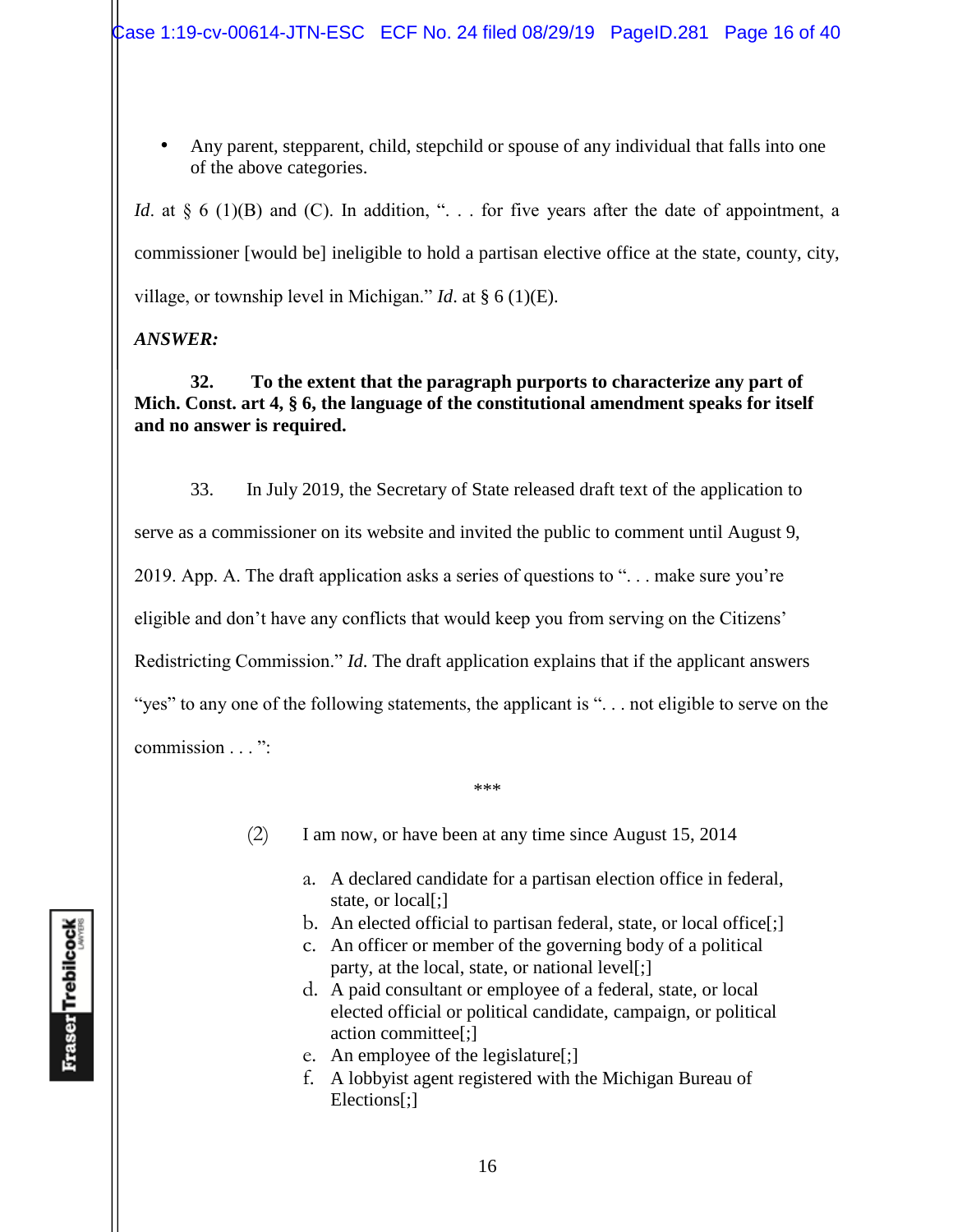- g. An employee of a lobbyist registered with the Michigan Bureau of Elections[;]
- (3) I am a parent, stepparent, child, stepchild, or spouse of a person to whom sections (a) through (g), above, would apply[;]
- (4) I am disqualified for appointed or elected office in Michigan[.]

\*\*\*

*Id*. The draft application also asks applicants to state whether they identify with the Democratic Party, the Republican Party, or neither party. *Id*. It also provides the applicant with the option of explaining his or her affiliation with the following question, "... [b]ecause Michigan voters do not register to vote by political party, if you would like to describe why – or how – you affiliate with either the Democratic Party, Republican Party, or neither, please do so below." *Id*.

#### *ANSWER:*

**33. Voters Not Politicians admits that in July 2019, the Secretary of State released on its website draft text of the application to serve as a commissioner and that the public was invited to comment until August 9, 2019. To the extent that the paragraph purports to characterize any portion of the draft application, the application speaks for itself and no answer is required.** 

34. The Secretary of State also released on its website, for public comment until August 9, 2019, draft Commissioner Eligibility Guidelines. App. B. The draft guidelines provide clarification on the scope of the categories of individuals excluded from eligibility to serve on the commission. For example, the draft guidelines specify that a candidate for judge may be eligible to serve on the Commission because judicial officers are non-partisan. *Id*. Further, the guidelines state that volunteers of an elected official, political candidate, campaign, or political action committee may be eligible to serve on the Commission because volunteers are not paid for their services. *Id*. In contrast, the eligibility guidelines state that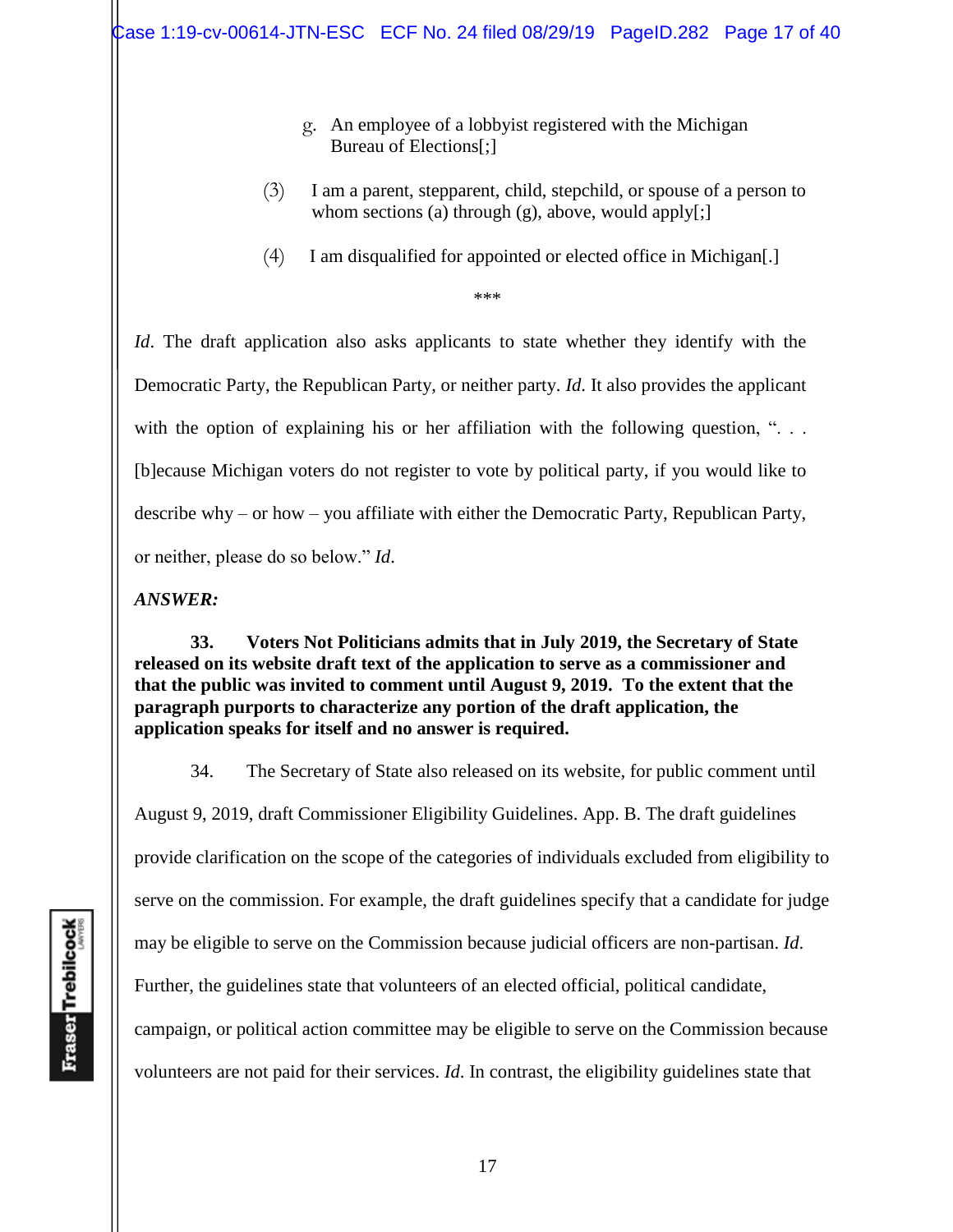any individual serving as a paid consultant or employee of a *non-partisan* elected official, non-partisan political candidate or *non- partisan* local political candidate's campaign since August 15, 2014, may not be eligible to serve on the Commission because the language of the exclusion is not explicitly limited to partisan offices. *Id*.

### *ANSWER:*

**34. Voters Not Politicians admits that in July 2019, the Secretary of State released on its website draft guidelines regarding eligibility to serve on the commission. To the extent that the paragraph purports to characterize any portion of the draft guidelines, the guidelines speak for themselves and no answer is required.** 

### Functioning of Commission

35. Each Commissioner holds office until the Commission has completed its

obligations for the census cycle. Mich. Const. art 4, § 6 (18). Commissioners receive

compensation equal to at least 25 percent of the governor's salary and the State will reimburse

Commissioners for costs incurred if the legislature does not appropriate sufficient funds to

cover these costs. *Id*. at § 6 (5).

# *ANSWER:*

#### **35. To the extent that the paragraph purports to characterize any part of Mich. Const. art 4, § 6, the language of the constitutional amendment speaks for itself and no answer is required.**

36. The Secretary of State serves as Secretary of the Commission. Though she has

no vote, she has a significant role in administering the Commission, including furnishing the

Commission with all technical services that the Commission deems necessary. *Id*. at § 6 (4).

*ANSWER:*

**36. To the extent that the paragraph purports to characterize any duty, obligation or requirement imposed on the Michigan Secretary of State by Mich. Const. art 4, § 6, the language of the constitutional amendment speaks for itself and no answer is required.**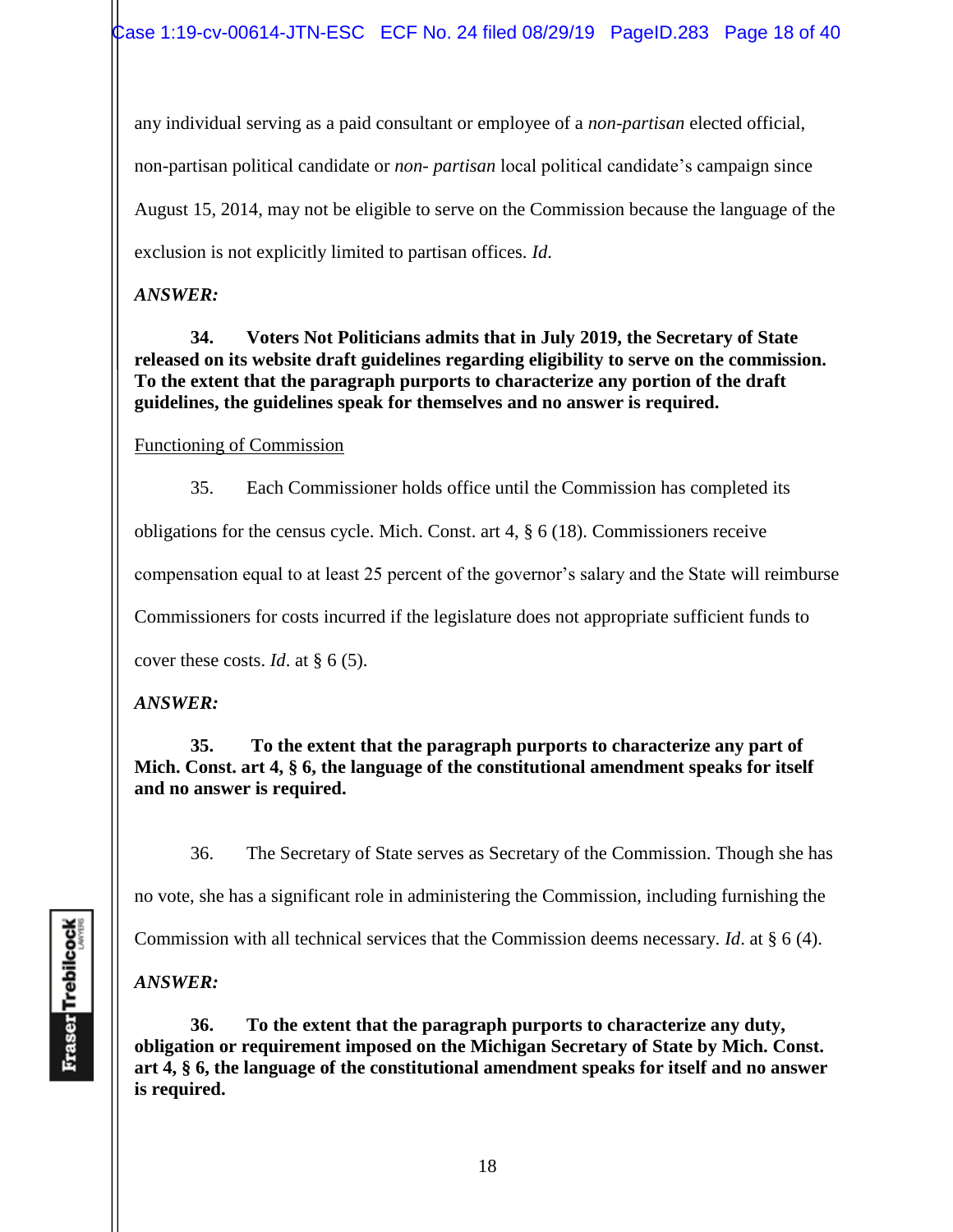37. The affirmative votes of at least seven members, including a minimum of two Democrats, two Republicans, and two members not affiliated with the major parties, are needed to pass a redistricting plan. *Id*. at § 6 (14)(C). Commissioners are required to prioritize specific criteria when developing redistricting plans, including compliance with federal laws; equal population sizes; geographic contiguousness; demographics and communities of similar historical, cultural, or economic interests; no advantages to political parties; no advantages to incumbents; municipal boundaries; and compactness. *Id*. at § 6 (13).

*ANSWER:*

**37. To the extent that the paragraph purports to characterize any part of Mich. Const. art 4, § 6, the language of the constitutional amendment speaks for itself and no answer is required.** 

38. "For at least a quarter-century, this Court has made clear that, even though a person has no 'right' to a valuable governmental benefit, and even though the government may deny him the benefit for any number of reasons, *there are some reasons upon which the government may not act. It may not deny a benefit to a person on a basis that infringes his constitutionally protected interests -- especially, his interest in freedom of speech*. For if the government could deny a benefit to a person because of his constitutionally protected speech or associations, his exercise of those freedoms would in effect be penalized and inhibited. This would allow the government to 'produce a result which [it] could not command directly.' Such interference with constitutional rights is impermissible." *Rutan v. Repub. Party*, 497 U.S. 62, 86, (1990) (quoting *Perry v. Sindermann*, 408 U.S. 593, 597 (1972) (emphasis in original) and *Speiser v. Randall,* 357 U.S. 513, 526 (1957) (alteration in original)). *ANSWER:*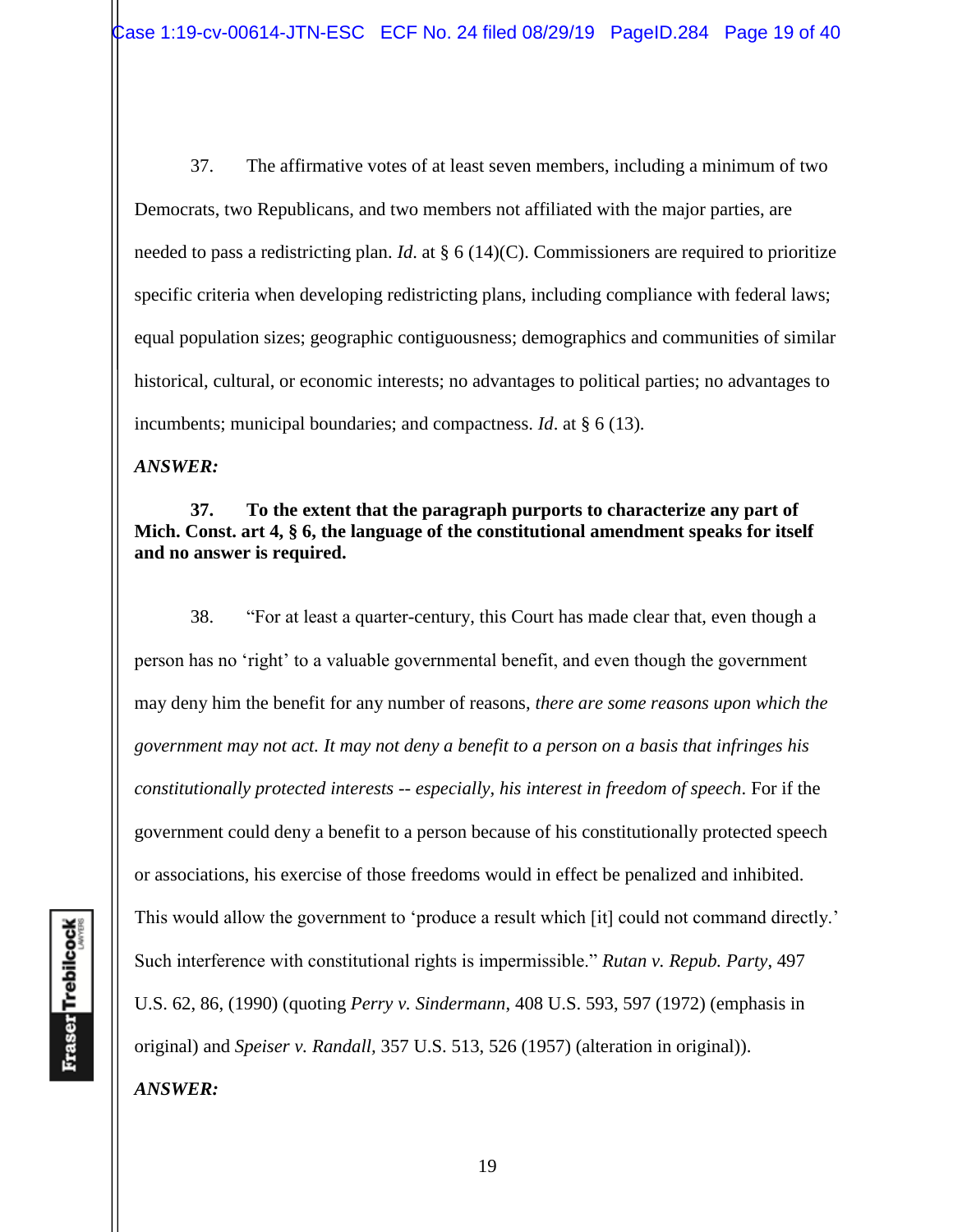**38. To the extent that the paragraph purports to characterize any opinion by the United States Supreme Court, the opinion speaks for itself and no answer is required. To the extent that Plaintiffs allege or imply that Mich. Const., art 4, § 6 is unconstitutional, Voters Not Politicians denies that allegation as untrue.** 

39. In applying these principles, the Supreme Court has recognized that government positions, such as commissioner, convey a valuable government benefit. The most obvious of these benefits are specific quantifiable economic benefits. In this case, each Commissioner receives monetary compensation from the State ". . . at least equal to 25 percent of the governor's salary", which was reportedly \$159,300 as of January 2018*. <sup>1</sup>* Mich. Const. art 4, § 6 (5). Thus, a Commissioner receives at least \$39,825 in monetary compensation. Further, courts have recognized that quantifiable economic worth is not the only valuable benefit derived from a government position. In considering whether membership on a government advisory committee denied the excluded applicant any benefit, ". . . the D.C. Circuit recognized that a benefit need only have value to those who seek it[]" and ". . . because the . . . membership did have value to plaintiffs, withholding this benefit could pressure plaintiffs into forgoing the exercise of their constitutional rights." *Autor v. Blank*, 128 F. Supp.3d 331, 334 (D.D.C. 2015), (citing *Autor v. Pritzker*, 740 F.3d 176, 183 (D.C. Cir. 2014). Thus, Plaintiffs— who each desire to serve on the Commission but are excluded from consideration—have been denied a benefit.

*ANSWER:*

**39. To the extent that the paragraph purports to characterize any opinion of the United States Supreme Court or any federal district court, the opinion speaks for itself and no answer is required. To the extent that the paragraph purports to characterize, any part of Mich. Const. art 4, §6, the language of those provisions speak for themselves. To the extent that the paragraph states legal conclusions regarding** 

<sup>1</sup> *See* Abigail Hess, *The 5 states with the highest and lowest paid politicians*, (Jan. 25, 2018, 10:47 AM), https://www.cnbc.com/2018/01/25/the-5-states-with-the-highest-and-lowest-paidpoliticians.html.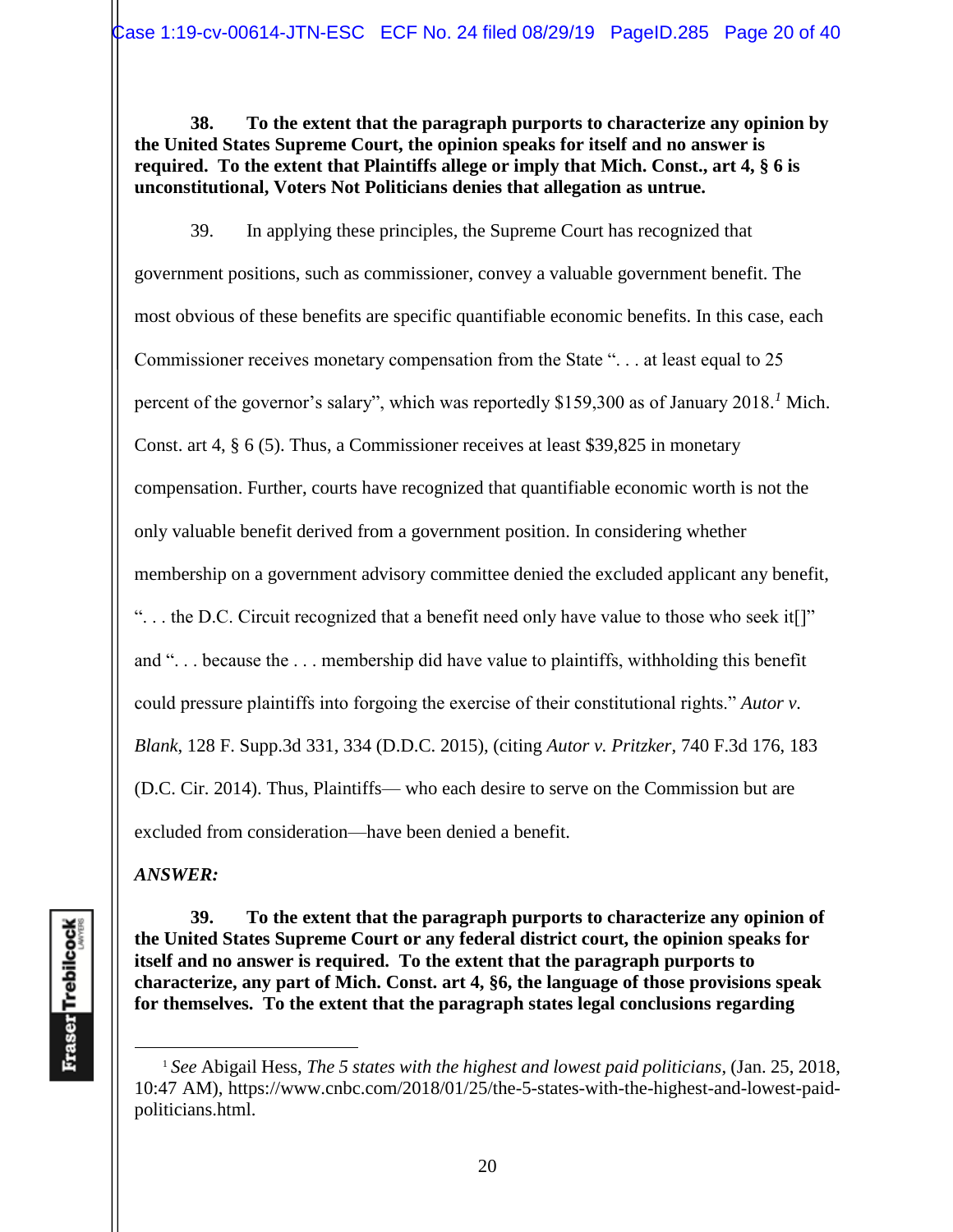**whether or not a governmental position conveys a benefit, no answer is required. By way of further answer, Voters Not Politicians denies that Plaintiffs have been denied a specific quantifiable economic benefit because the allegation is untrue**.

40. Further, Plaintiffs have been excluded from eligibility based on their exercise of one or more of their constitutionally protected interests, *i.e*., freedom of speech (*e.g*., by the exclusion of candidates for partisan office), right of association (*e.g*., by the exclusion of members of a governing body of a political party), and/or the right to petition (*e.g*., by the exclusion of registered lobbyists).

*ANSWER:*

**40. Voters Not Politicians denies that Plaintiffs have been excluded by Mich. Const., art 4, § 6 from eligibility based on their exercise of any constitutionally protected rights.** 

41. Each of these rights is well established. For instance, the Supreme Court has made clear that lobbying is a quintessential example of the exercise of the right to petition that is protected by the First Amendment. "In a representative democracy . . . [the] government act[s] on behalf of the people and, to a very large extent, the whole concept of representation depends upon the ability of the people to make their wishes known to their representatives." *Eastern R.R. Presidents Conference v. Noerr Motor Freight, Inc.,* 365 U.S. 127, 137 (1961).

*ANSWER:*

**41. To the extent that the paragraph purports to characterize any opinion by the United States Supreme Court, the opinion speaks for itself and no answer is required. To the extent that Plaintiffs allege or imply that Mich. Const., art 4, § 6 is unconstitutional, Voters Not Politicians denies that allegation as untrue.** 

42. The Supreme Court has also previously held that "[t]he First Amendment protects political association as well as political expression," and that "[t]he right to associate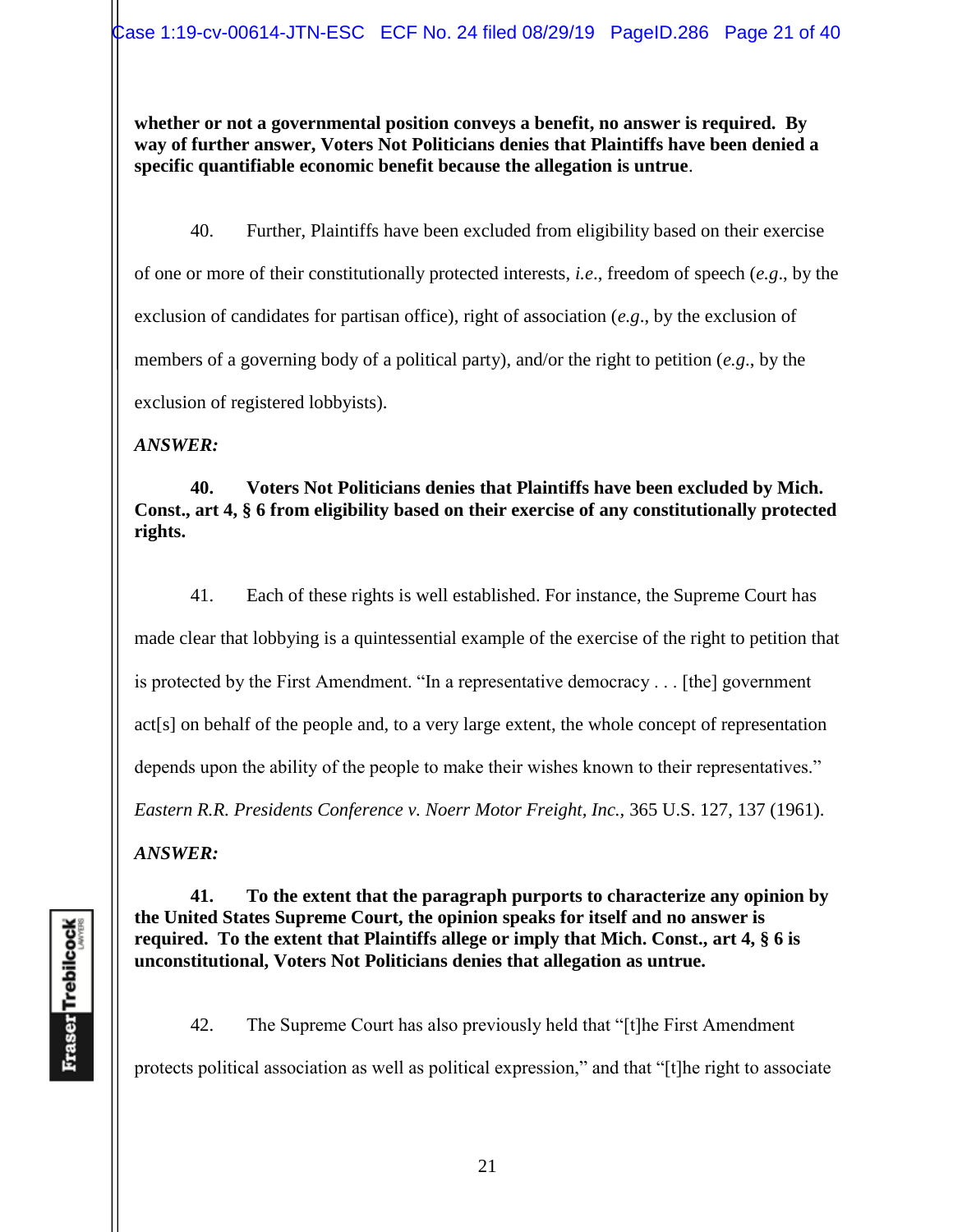with the political party of one's choice is an integral part of this basic constitutional freedom" of association. *Elrod*, 427 U.S. at 357 (plurality opinion) (quoting *Kusper v. Pontikes*, 414 U.S. 51, 57 (1973) (citing *Williams v. Rhodes*, 393 U.S. 23, 30 (1968)).

*ANSWER:*

**42. To the extent that the paragraph purports to characterize any opinion by the United States Supreme Court, the opinion speaks for itself and no answer is required. To the extent that Plaintiffs allege or imply that Mich. Const., art 4, § 6 is unconstitutional, Voters Not Politicians denies that allegation as untrue.** 

43. ". . . [P]olitical belief and association constitute the core of those activities protected by the First Amendment. Regardless of the nature of the inducement, whether it be by the denial of public employment or, as in *Board of Education v. Barnette,* 319 U. S. 624 (1943), by the influence of a teacher over students, '[i]f there is any fixed star in our constitutional constellation, it is that no official, high or petty, can prescribe what shall be orthodox in politics, nationalism, religion, or other matters of opinion or force citizens to confess by word or act their faith therein.' And, . . . '[t]here can no longer be any doubt that freedom to associate with others for the common advancement of political beliefs and ideas is a form of "orderly group activity" protected by the First and Fourteenth Amendments. The right to associate with the political party of one's choice is an integral part of this basic constitutional freedom.' These protections reflect our 'profound national commitment to the principle that debate on public issues should be uninhibited, robust, and wide-open,' a principle itself reflective of the fundamental understanding that '[c]ompetition in ideas and governmental policies is at the core of our electoral process[.]'" *Elrod*, 427 U.S. at 355- 58 (internal citations omitted) (some alterations in original).

Fraser Trebilcock

*ANSWER:*

22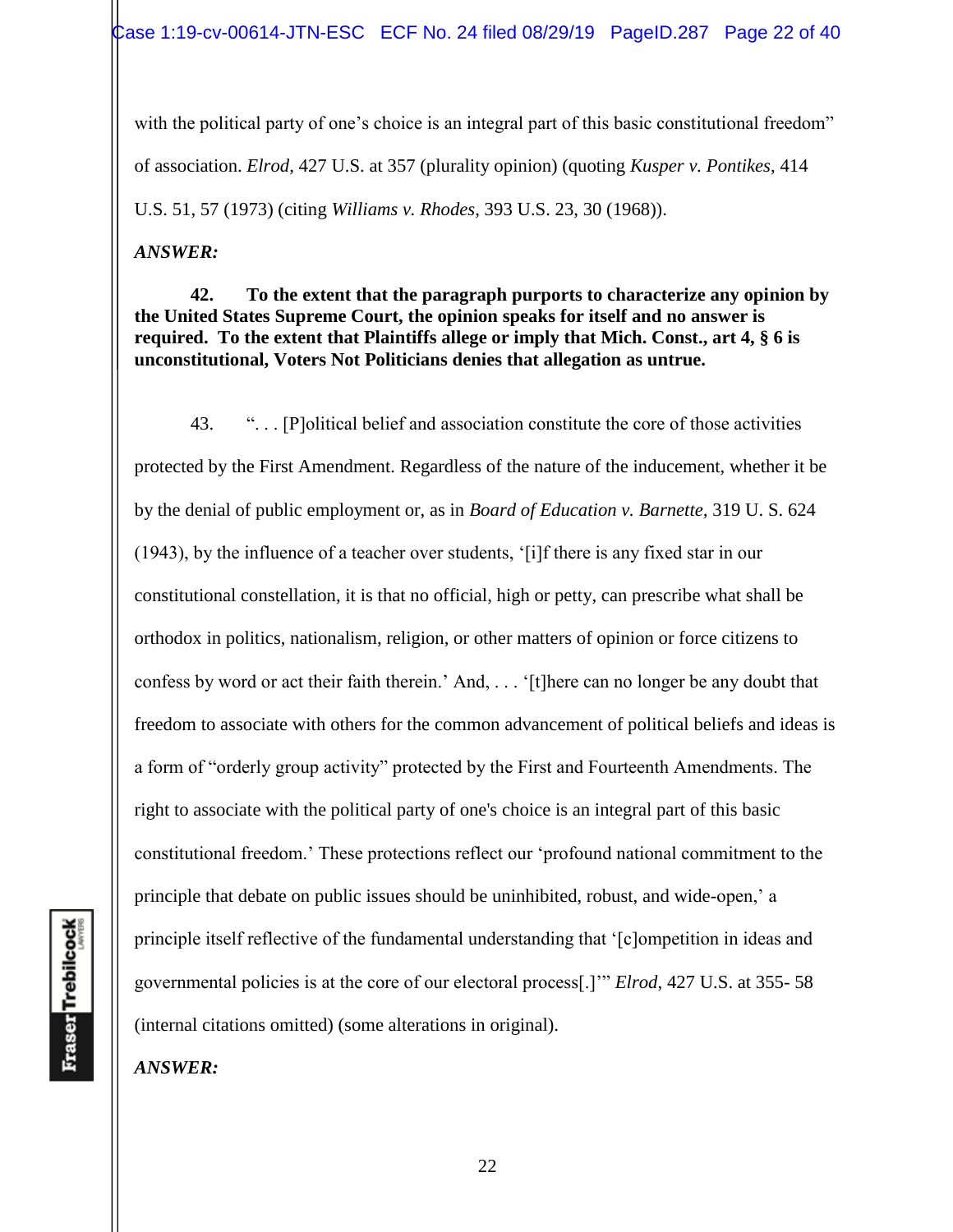**43. To the extent that the paragraph purports to characterize any opinion by the United States Supreme Court, the opinion speaks for itself and no answer is required. To the extent that Plaintiffs allege or imply that Mich. Const., art 4, § 6 is unconstitutional, Voters Not Politicians denies that allegation as untrue.** 

44. Conditions of employment that compel or restrain belief and association (*e.g*., patronage requirements or exclusionary factors based on a person's status within a political party) are inimical to the process which undergirds our system of government and is ". . . at war with the deeper traditions of democracy embodied in the First Amendment." *Illinois State Employees Union v. Lewis,* 473 F.2d 561, 576 (7th Cir. 1972). The Supreme Court has made clear that, "[u]nder [its] sustained precedent, conditioning hiring decisions on political belief and association plainly constitutes an unconstitutional condition, unless the government has a vital interest in doing so." *Rutan,* 497 U.S. at 78. ". . . [T]he government must demonstrate (1) a vital government interest that would be furthered by its political hiring practices; and (2) that the patronage practices are narrowly tailored to achieve that government interest."<sup>1</sup> *Vickery,* 856 F. Supp. at 1322.

### *ANSWER:*

**44. To the extent that the paragraph purports to characterize any opinion by the United States Supreme Court or any other federal court, the opinion speaks for itself and no answer is required. To the extent that Plaintiffs allege or imply that Mich.** 

<sup>1</sup> Some courts have applied a strict-scrutiny standard in assessing the constitutionality of laws that burden the right to petition, requiring the government to demonstrate that the challenged law is justified by a "compelling government interest" and that it uses the "least restrictive means" of furthering that interest. *See, e.g.*, *ACLU v. New Jersey Election Law Enforcement Comm*., 509 F. Supp. 1123, 1129 (D.N.J. 1981). This is a more demanding standard than intermediate scrutiny, which inquires whether the challenged law is "narrowly tailored to serve a significant governmental interest, and . . . leave[s] open ample alternative channels for communication of the information." *Ward v. Rock Against Racism,* 491 U.S. 781, 791 (1989) (quoting *Clark v. Cmty. for Creative Non-Violence,*  468 U.S. 288, 293 (1984)). The narrow tailoring element of the intermediate scrutiny test requires that the government's chosen means not be "substantially broader than necessary to achieve the government's interest." *Ward,* 491 U.S. at 800.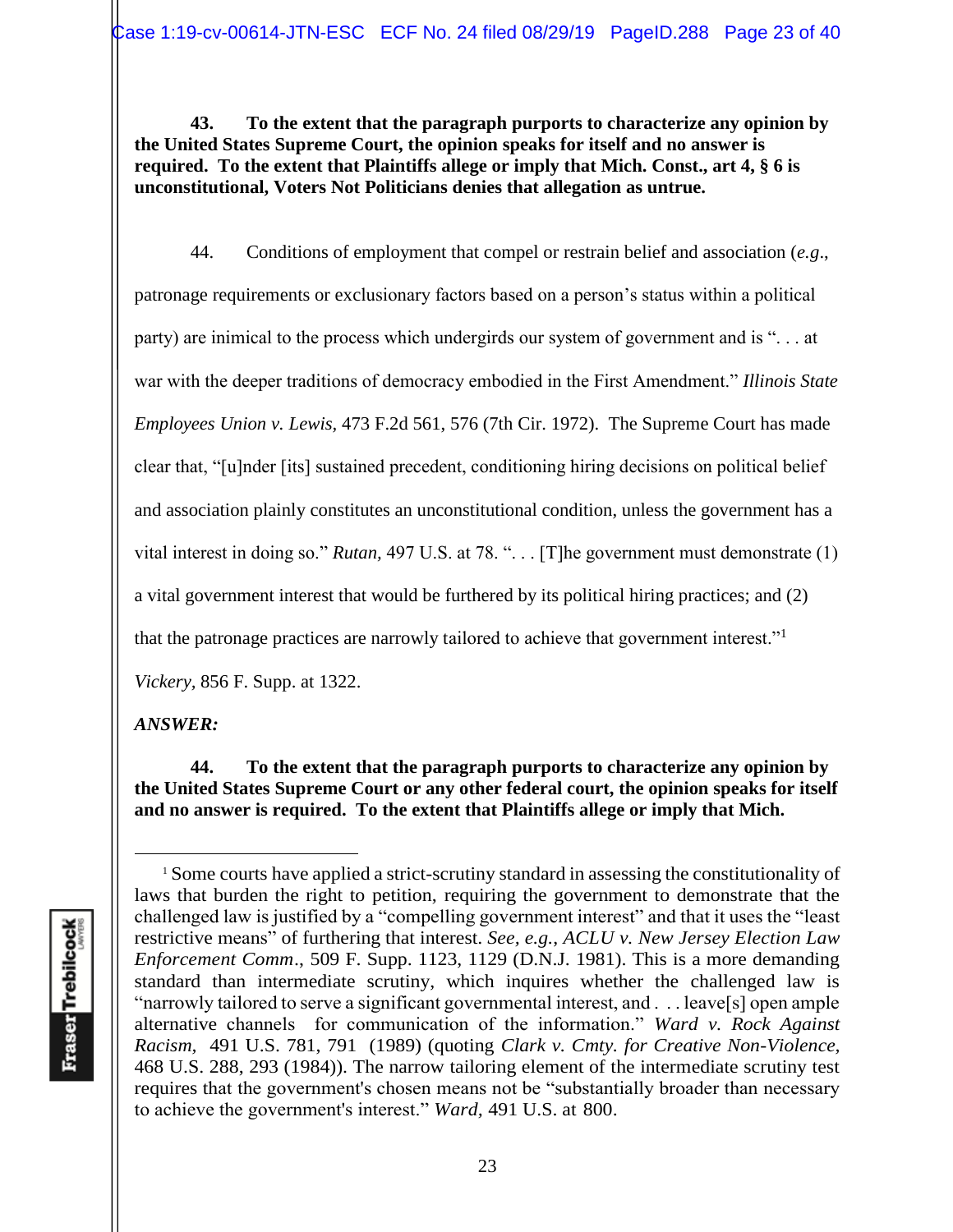### **Const., art 4, § 6 is unconstitutional, Voters Not Politicians denies that allegation as untrue.**

45. In this case, VNP stated that the relevant government interest was to create a "a fair, impartial, and transparent process where voters - not politicians - will draw Michigan's state Senate, state House, and Congressional election district maps."<sup>1</sup> With regard to the exclusion of the eight categories of individuals from eligibility to serve, VPN explained that "[t]he amendment disqualifies these individuals from serving on the Commission because they are *most likely* to have a conflict of interest when it comes to drawing Michigan's election district maps."<sup>2</sup>

## *ANSWER:*

**45. To the extent that the paragraph purports to characterize any statement currently or formerly on Voters Not Politicians' website, that statement speaks for itself and no answer is required. By way of further answer, Voters Not Politicians states that the quoted language is taken out of context to create the misimpression that the individuals who are disqualified from serving on the commission are excluded from participation in the redistricting process. In the very next sentence after the quoted language, Voters Not Politicians' website states: "[h]owever, the amendment includes that these individuals can still participate in the redistricting process by offering testimony in person or in writing." Voters Not Politicians further admits that it has a profound interest in creating a fair, impartial and transparent process where voters – not politicians – draw election district lines. To the extent that Plaintiffs allege or imply that Mich. Const., art 4, § 6 is unconstitutional, Voters Not Politicians denies that allegation as untrue. Plaintiffs' inclusion of allegations directed specifically at Voters Not Politicians further highlights that Voters Not Politicians has a defense that shares a common question of law and fact with the main action, and therefore, permissive intervention is appropriate pursuant to Fed. R. Civ. P. 24(b).** 

46. In excluding certain categories of citizens from eligibility based on their

exercise of core First Amendment rights, including freedom of speech, right of association,

2 *Id*. (emphasis added).

<sup>1</sup> *We Ended Gerrymandering in Michigan*, Voters Not Politicians, https://votersnotpoliticians.com/redistricting/.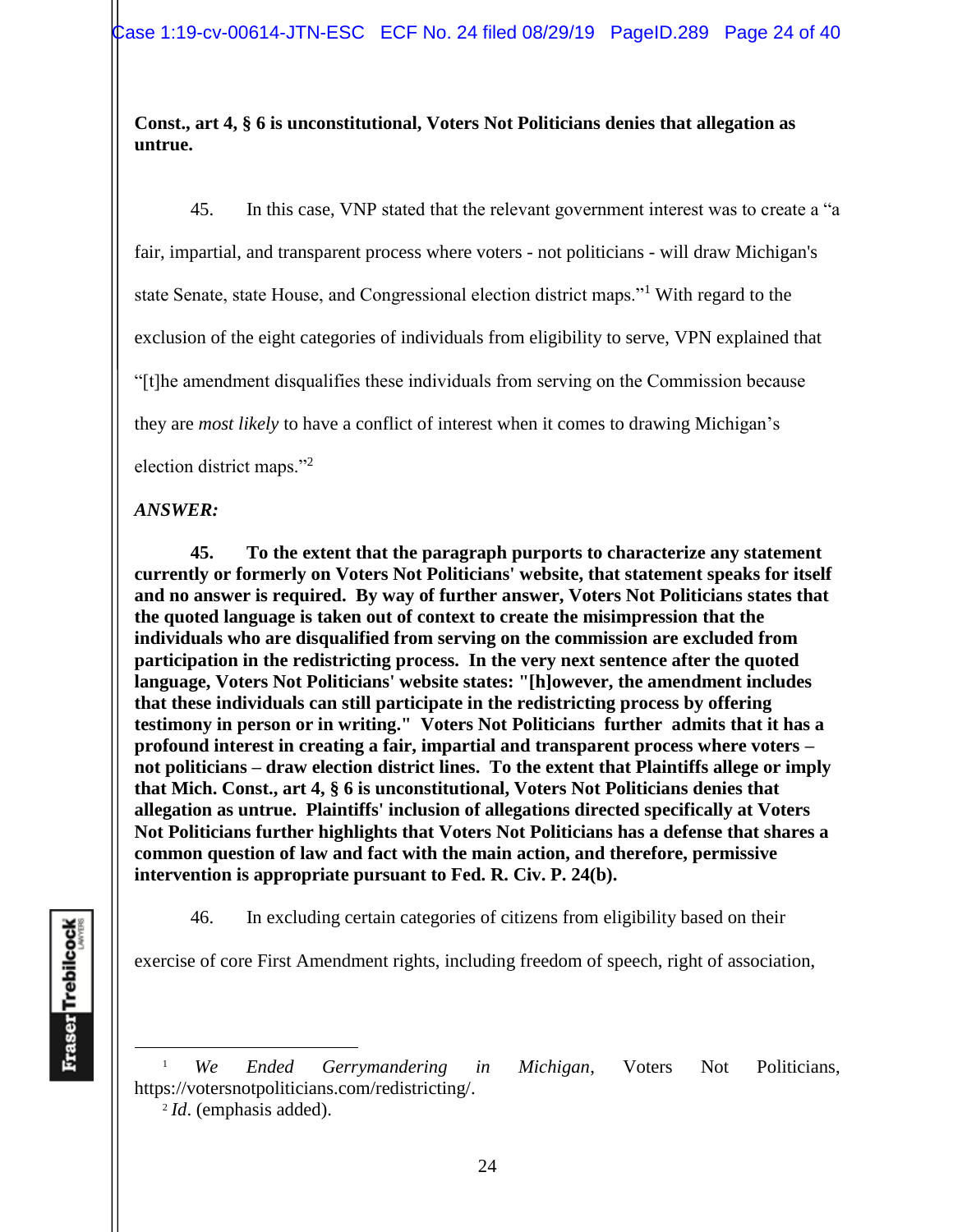and right to petition the government, the State has unconstitutionally conditioned eligibility for a valuable benefit on their willingness to limit their First Amendment right to petition government. *See Adams v. Governor of Delaware*, No. 18- 1045 (3d Cir. 2019) (Plaintiff's freedom of association rights were violated by a political balance requirement that prevented his application to Delaware's Supreme Court, Superior Court, and Chancery Court); *Autor*,

740 F.3d at 179.

*ANSWER:*

**46. To the extent that the paragraph purports to characterize any opinion by the United States Court of Appeals for the Third Circuit or any other federal court, the opinion speaks for itself and no answer is required. To the extent that Plaintiffs allege or imply that Mich. Const., art 4, § 6 is unconstitutional, Voters Not Politicians denies that allegation as untrue.** 

47. The exclusionary factors also violate the Equal Protection Clause because they burden only individuals that fall into set categories that may indicate partisan bias, while imposing no restriction on individuals who may be just as partisan, or more partisan. Thus, the government interest is not a sufficient fit with the restrictions to justify the distinction the challenged provision draws between Plaintiffs and all other eligible registered voters.

*ANSWER:*

**47. Voters Not Politicians denies that Plaintiffs have been excluded from eligibility by Mich. Const., art 4, §6 based on their exercise of any constitutionally protected rights because the allegation is untrue**. **To the extent that Plaintiffs allege or imply that Mich. Const., art 4, § 6 is unconstitutional, Voters Not Politicians denies that allegation as untrue.**

48. The Michigan legislature has enacted a general severability statute with respect to legislation that instructs: "If any portion of an act . . . shall be found to be invalid by a court, such invalidity shall not affect the remaining portions or applications of the act which can be given effect without the invalid portion or application, provided such remaining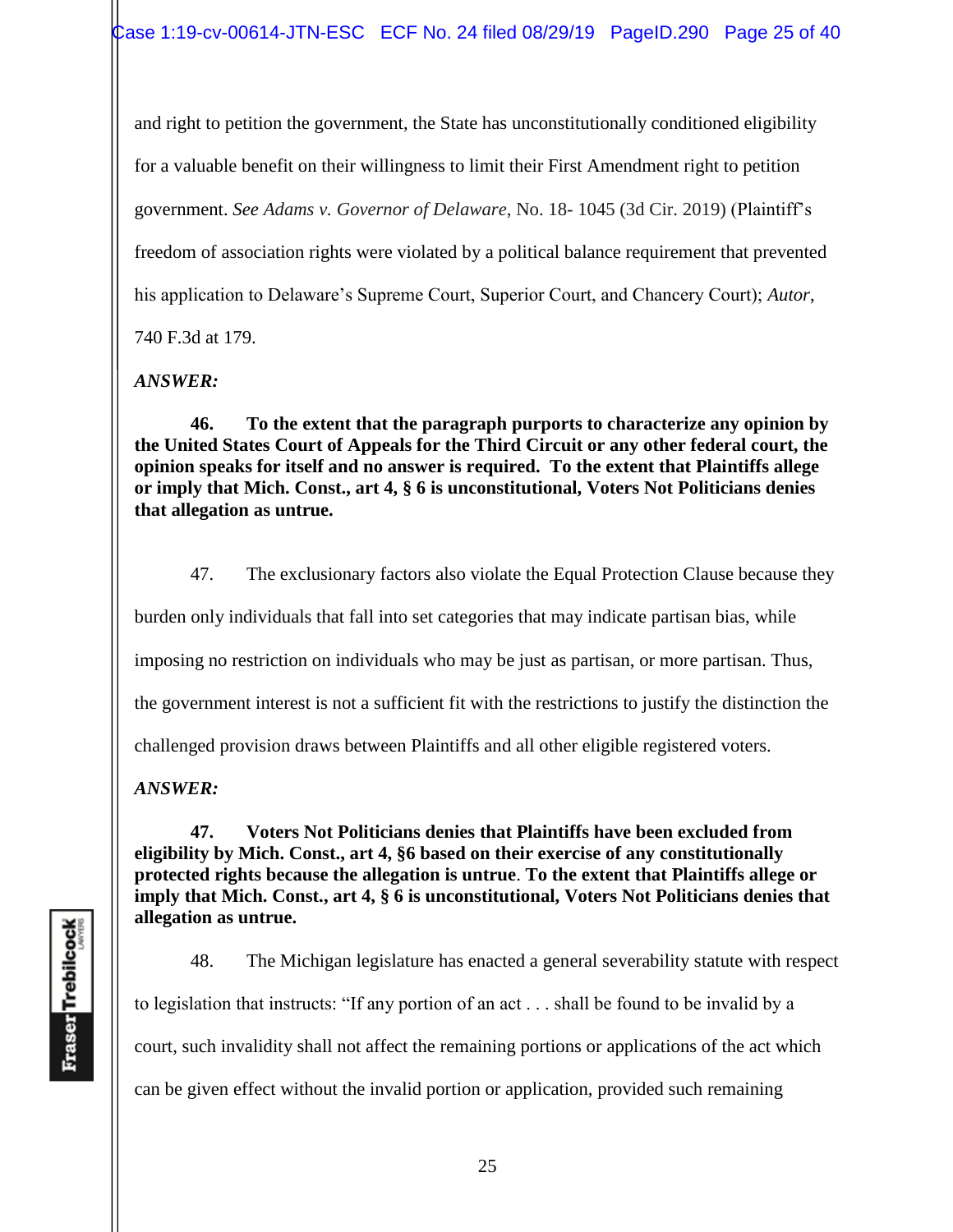portions are not determined by the court to be inoperable, and to this end acts are declared to be severable." Mich. Comp. Laws § 8.5.

*ANSWER***:**

### **48. To the extent that the paragraph purports to characterize any Michigan statute, the language of the statute speaks for itself and no answer is required.**

49. The Michigan Supreme Court has affirmed this standard, focusing on whether severing a particular provision is not ". . . inconsistent with the manifest intent of the legislature[.]" *In re Request for Advisory Opinion Regarding Constitutionality of 2011 PA 38,*  806 N.W.2d 683 (Mich. 2011) (quoting Mich. Comp. Laws § 8.5) (citing *Eastwood Park Amusement Co. v. East Detroit Mayor*, 38 N.W.2d 77, 81 (1949)). Relevant factors in making this determination include indications that the legislature intended a different severability rule to apply, the remedy requested by the Attorney General, and evidence that the legislature would have adopted the statute even with the knowledge that provisions could be severed. 806 N.W.2d at 713. The Sixth Circuit has explained, in applying Michigan's general severability statute, that "... the law remaining after an invalid portion of the law is severed will be enforced independently 'unless the invalid provisions are deemed so essential, and are so interwoven with others, that it cannot be presumed that the legislature intended the statute to operate otherwise than as a whole.'" *Garcia v. Wyeth-Ayerst Labs*, 385 F.3d 961, 967 (6th Cir. 2004) (quoting *Moore v. Fowinkle*, 512 F.2d 629, 632 (6th Cir. 1975)).

*ANSWER:*

### **49. To the extent that the paragraph purports to characterize any opinion of Michigan Supreme Court or the United States Court of Appeals for the Sixth Circuit, the opinion speaks for itself and no answer is required.**

50. Applying these standards to a constitutional amendment approved by voters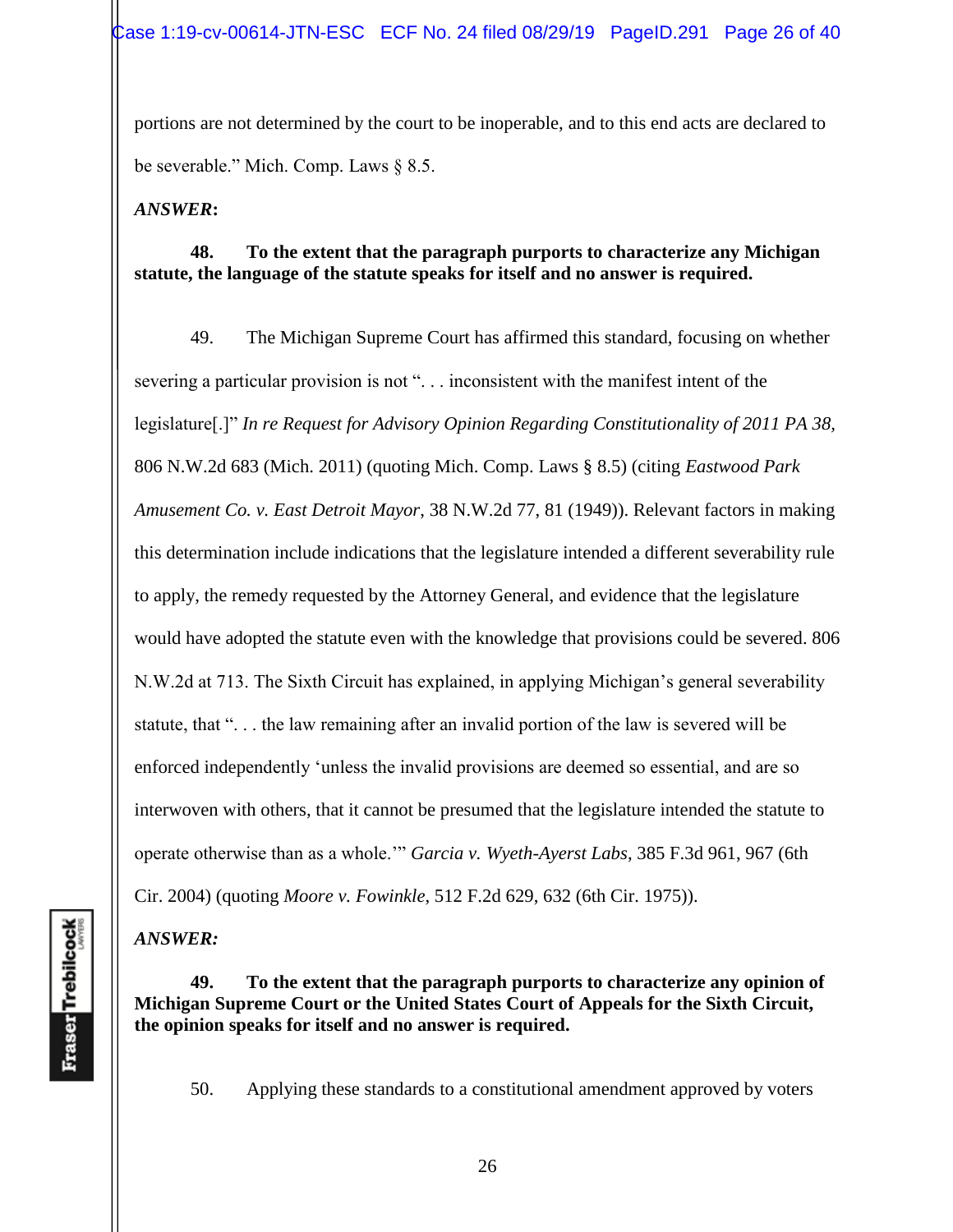through a ballot initiative presents some challenges because none of the information is used to determine intent. While courts can look to the legislative record in interpreting statutes, there is no comparable record of amendments or debate for a successful ballot initiative beyond the binary vote on election day. Thus, if a portion of a ballot initiative is declared unlawful it can be difficult to determine whether the electorate would have enacted the ballot measure without the invalid provision.

*ANSWER:*

**50. To the extent that the paragraph states legal conclusions, no answer is required. To the extent an answer is required, Voters Not Politicians denies that any portion of Mich. Const. art 4, §6 is unconstitutional. By way of further answer, Voters Not Politicians states that difficulty does not exist in determining whether the electorate would have enacted Proposal 18-2 in the event that any portion of the amendment is subsequently found to be in conflict with the United States constitution or federal law. In relevant part, Mich. Const., art 4, §6(20) provides that "[i]f a final court decision holds that any part or parts of this section to be in conflict with the United States constitution or federal law, the section shall be implemented to the maximum extent that the United States constitution and federal law permit" and that "[a]ny provision held invalid is severable from the remaining portions of this section." Therefore, in approving Proposal 18-2, the voters clearly understood and agreed that if any portion of the amendment were declared unlawful that the amendment would be implemented to the maximum extent permitted and that any invalid provision would be severable.** 

### 51. In *In re Apportionment of State Legislature-1982*, 321 N.W.2d 565 (Mich.

1982), the Michigan Supreme Court had to decide whether Michigan's redistricting commission could function under a set of standards different from those initially adopted at a state constitutional convention (since the first standards were deemed unconstitutional by the United States Supreme Court in *Marshall v. Hare*, 378 U.S. 561 (1964)). The court ruled against severability, holding that the commission was inseparable from the unconstitutional standards because holding otherwise would have required the court to opine on whether the people would have voted for the commission without the standards subsequently found to be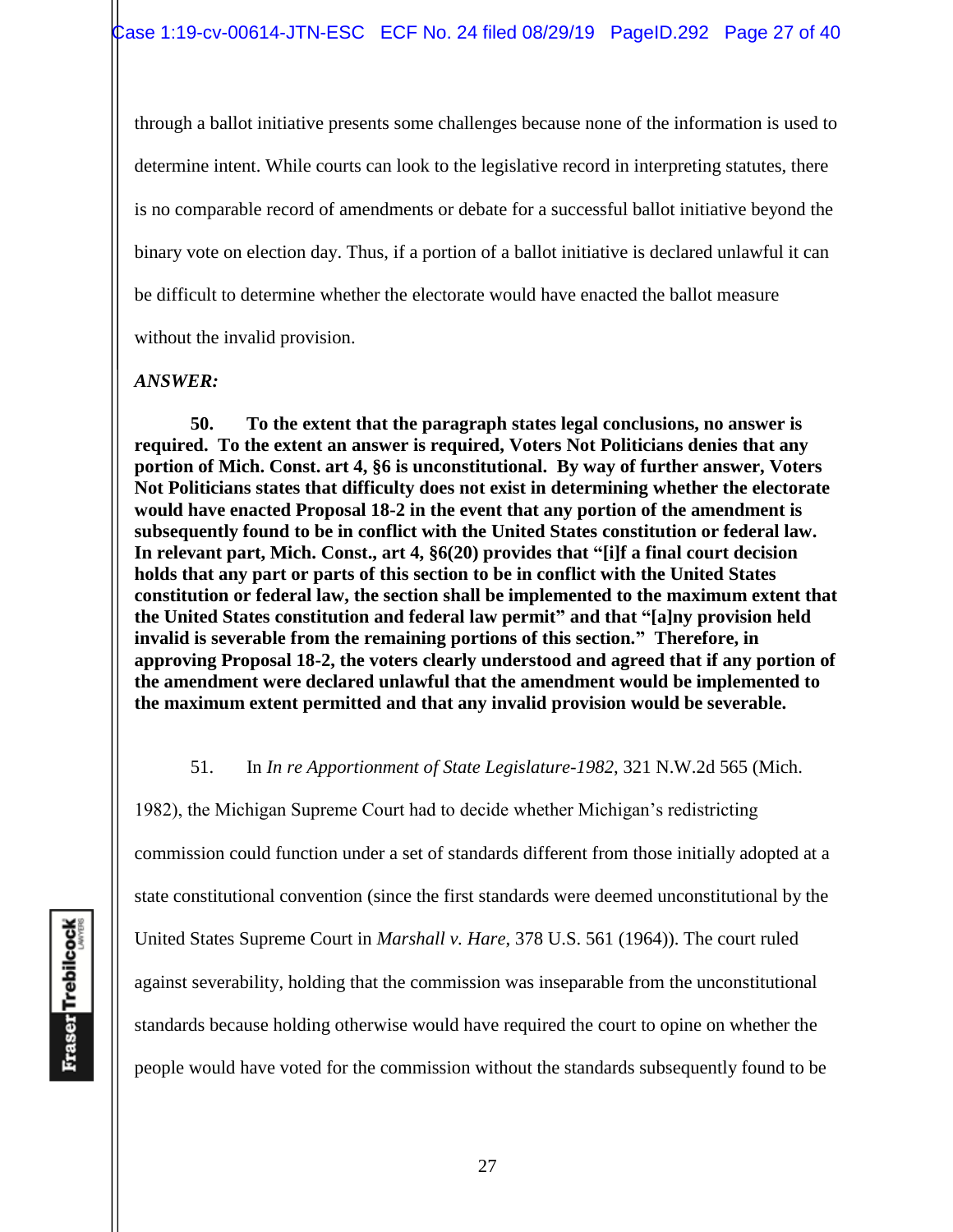unconstitutional. The court reached this conclusion, in part, because the majority believed that such a decision properly belonged to the people of Michigan and *not* to the court. *Id*. at 582. As the court noted, no one "... can ... predict what the voters would do if presented with the severability question at a general election The people may prefer to have the matter returned to the political process or they may prefer plans drawn pursuant to the guidelines which are delineated in this opinion." *Id*.

**51. To the extent that the paragraph purports to characterize any opinion of Michigan Supreme Court, the opinion speaks for itself and no answer is required. By way of further answer, Voters Not Politicians states that the redistricting commission standards adopted at the state constitutional convention that were at issue, did not have a severability provision similar to Mich. Const., art 4, §6(20).** 

52. In *Lucas v. Forty-Fourth General Assembly*, 377 U.S. 713 (1964), Colorado voters approved an amendment to their state constitution that reapportioned state senate districts on a basis which the Supreme Court subsequently deemed unconstitutional. *Id*. at 717. The Court, ruling on the question of severability, struck down the entire amendment including the constitutionally permissible population- based apportionment of the state house—because "... there is no indication that the apportionment of the two houses of the Colorado General Assembly is severable." *Id*. at 735.

*ANSWER:* 

**52. To the extent that the paragraph purports to characterize any opinion of United State Supreme Court, the opinion speaks for itself and no answer is required. To the extent that Plaintiffs allege or imply that Mich. Const., art 4, § 6 is unconstitutional, Voters Not Politicians denies that allegation as untrue.** 

53. Similarly, in *Randall v. Sorrell*, 548 U.S. 230 (2006), the Supreme Court struck down an entire Vermont campaign finance statute after determining that the law's contribution limits violated the First Amendment because the majority determined that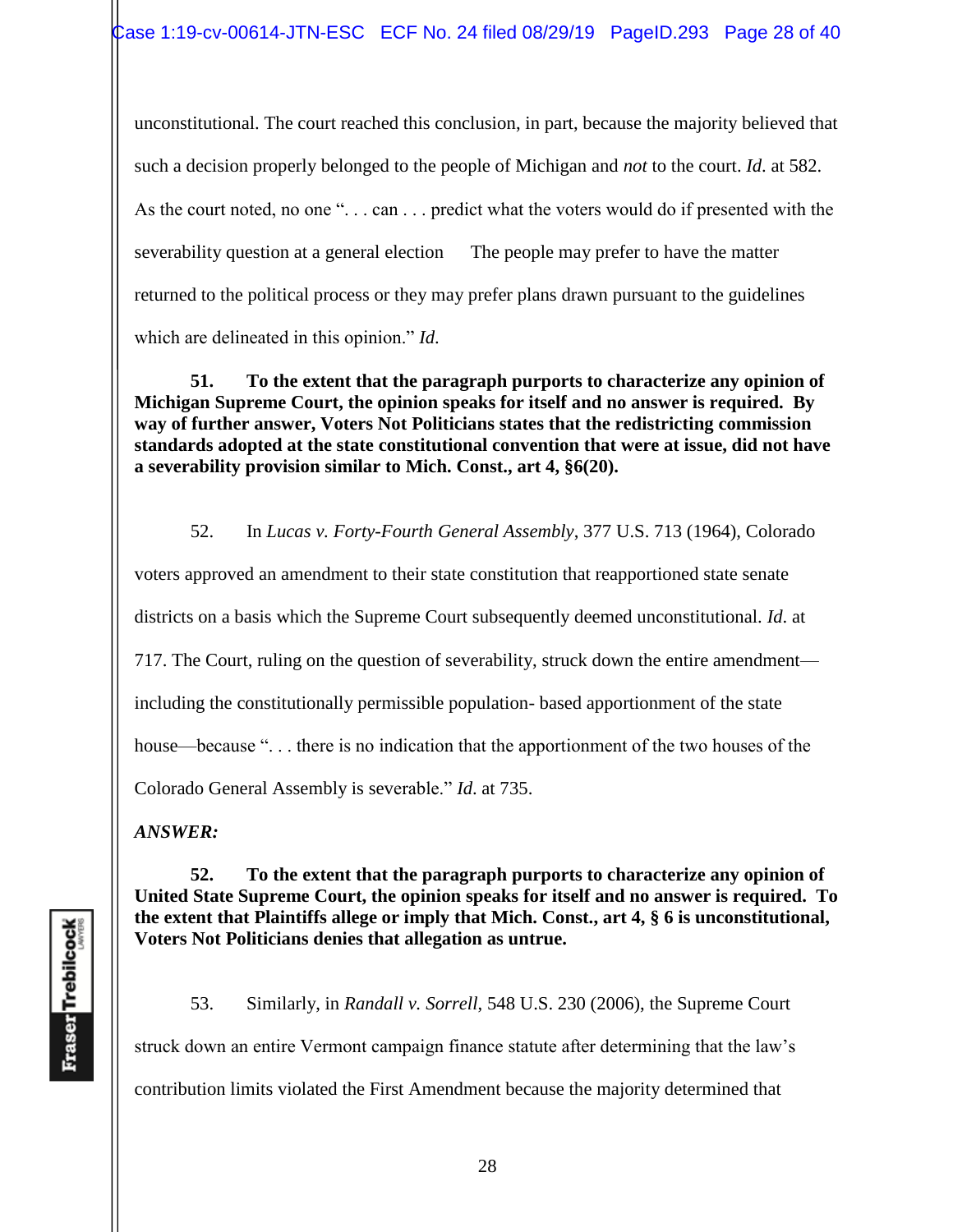severing the unconstitutional provisions "... would [have] require[d] us to write words into the statute . . . or to foresee which of many different possible ways the legislature might respond to the constitutional objections we have found." *Id* at 262.

*ANSWER:*

**53. To the extent that the paragraph purports to characterize any opinion of United State Supreme Court, the opinion speaks for itself and no answer is required. To the extent that Plaintiffs allege or imply that Mich. Const., art 4, § 6 is unconstitutional, Voters Not Politicians denies that allegation as untrue.** 

54. But the fundamental question in any severability inquiry, no matter the form of the enactment at issue, is intent. In *Minnesota v. Mille Lacs Band of Chippewa Indians*, 526 U.S. 172 (1999), the Supreme Court assumed for the purpose of the decision that statutory severability standards applied to the constitutional analysis of executive orders. The Court, in ruling against severability, affirmed that a severability inquiry "is essentially an inquiry into legislative intent," and proceeded to analyze the executive order by assessing the President's intentions in signing it. *Id*. at 191 (citing *Regan v. Time, Inc.*, 468 U.S. 641, 653 (1984) (plurality op.).

*ANSWER:*

**54. To the extent that the paragraph purports to characterize any opinion of United State Supreme Court, the opinion speaks for itself and no answer is required. By way of further answer, Voters Not Politicians states that in approving Proposal 18-2, the voters clearly understood and agreed that if any portion of the amendment were declared unlawful that the amendment would be implemented to the maximum extent permitted and that any invalid provision would be severable.** 

55. The vast quantity of people participating in the vote for a ballot initiative

makes an inquiry into popular intent *more* difficult than an inquiry into legislative or

executive intent, and that scarcity of evidence should encourage judicial modesty. Here,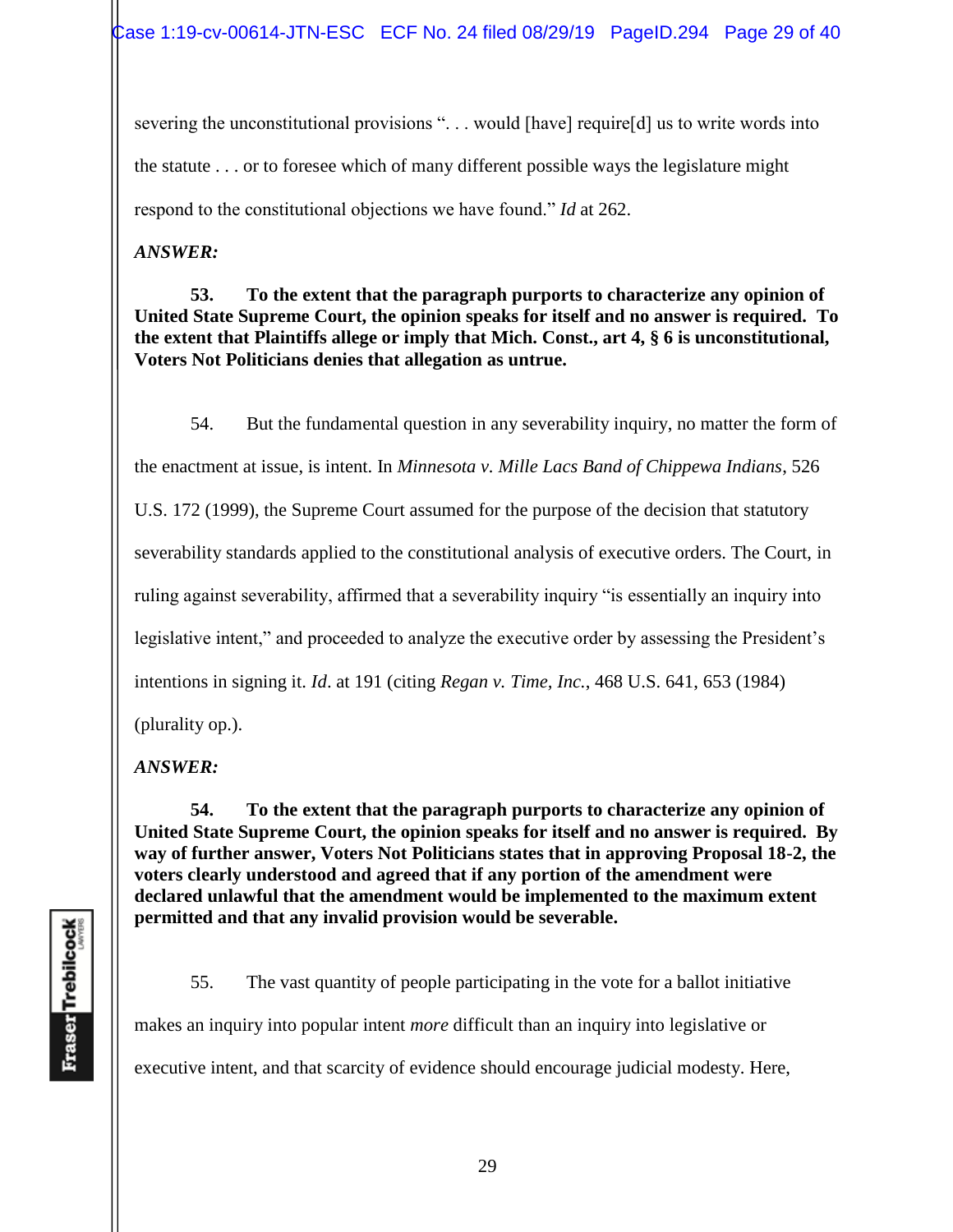however, the official ballot wording for Proposal 18-2 specifically states that the proposed amendment would "[p]rohibit partisan officeholders and candidates, their employees, certain relatives, and lobbyists from serving as commissioners." Michigan Board of State Canvassers,

*Official Ballot Wording approved by the Board of State Canvassers August 30, 2018 Voters* 

*Not Politicians* (2019),

https://www.michigan.gov/documents/sos/Official\_Ballot\_Wording\_Prop\_ 18-

2\_632052\_7.pdf.

*ANSWER:*

**55. To the extent that the paragraph states legal conclusions, no answer is required. To the extent an answer is required, Voters Not Politicians denies that any portion of Mich. Const. art 4, §6 is unconstitutional or that any portion should be severed. By way of further answer, Voters Not Politicians states that difficulty does not exist in determining whether the electorate would have enacted Proposal 18-2 in the event that any portion of the amendment is subsequently found to be in conflict with the United States constitution or federal law. In relevant part, Mich. Const., art 4, §6(20) provides that "[i]f a final court decision holds that any part or parts of this section to be in conflict with the United States constitution or federal law, the section shall be implemented to the maximum extent that the United States constitution and federal law permit" and that "[a]ny provision held invalid is severable from the remaining portions of this section." Therefore, in approving Proposal 18-2, the voters clearly understood and agreed that if any portion of the amendment were declared unlawful that the amendment would be implemented to the maximum extent permitted and that any invalid provision would be severable. To the extent that the paragraph purports to characterize any statement currently or formerly on the website for the Michigan Board of Canvassers, the statement speaks for itself and no answer is required.**

56. Further, the language of the accompanying draft amendments provided with

the ballot proposal, provided specific details of the exact categories of individuals that would

be ineligible to serve on the Commission. Voters Not Politicians, *Official Full Text for* 

*Proposal 18-2 Initiative Petition Amendment to the Constitution*,

https://www.michigan.gov/documents/sos/Full\_Text\_-\_VNP\_635257\_7.pdf. This supports

the conclusion that the voters, when they supported the ballot proposal, believed that such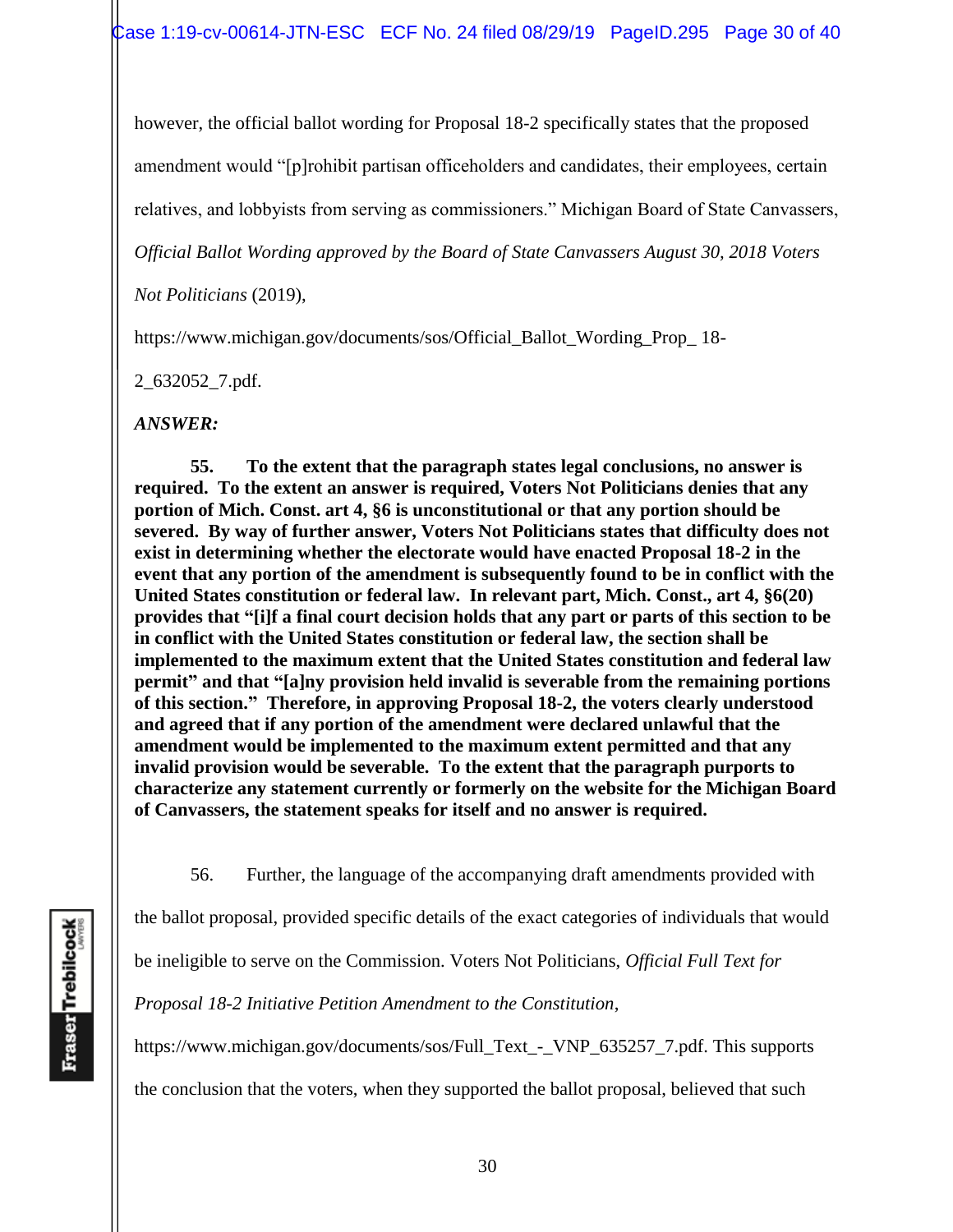restrictions were a vital part of the overall proposal, and thus not severable. To the extent that there is not enough information to draw conclusions about voter intent, under the precedent and the circumstances presented here, it is similarly not appropriate to sever those unconstitutional aspects of the amendment from the remaining provisions regarding the Commission.

#### *ANSWER:*

*56.* **To the extent that the paragraph states legal conclusions, no answer is required. To the extent an answer is required, Voters Not Politicians denies that any portion of Mich. Const. art 4, §6 is unconstitutional or that any portion should be severed. By way of further answer, Voters Not Politicians states that there is no support for Plaintiffs' contention that when the voters of Michigan approved Proposal 18-2 that they believed that the provisions of the amendment were not severable. In relevant part, Mich. Const., art 4, §6(20) provides that "[i]f a final court decision holds that any part or parts of this section to be in conflict with the United States constitution or federal law, the section shall be implemented to the maximum extent that the United States constitution and federal law permit" and that "[a]ny provision held invalid is severable from the remaining portions of this section." Therefore, in approving Proposal 18-2, the voters clearly understood and agreed that if any portion of the amendment were declared unlawful that the amendment would be implemented to the maximum extent permitted and that any invalid provision would be severable. To the extent that the paragraph purports to characterize any statement currently or formerly on the website for the Michigan Board of Canvassers, the statement speaks for itself and no answer is required.**

#### **FIRST CAUSE OF ACTION (Violation of the First Amendment)**

57. Paragraphs 1 through 56 are fully incorporated herein.

### *ANSWER:*

#### **57. Voters Not Politicians incorporates its responses to paragraphs 1-56 above, as if stated herein.**

58. Plaintiffs have a First Amendment right to associate freely with each other, to

participate in the political process, to express their political views, and to petition the

government for a redress of grievances, without discrimination by the State based on their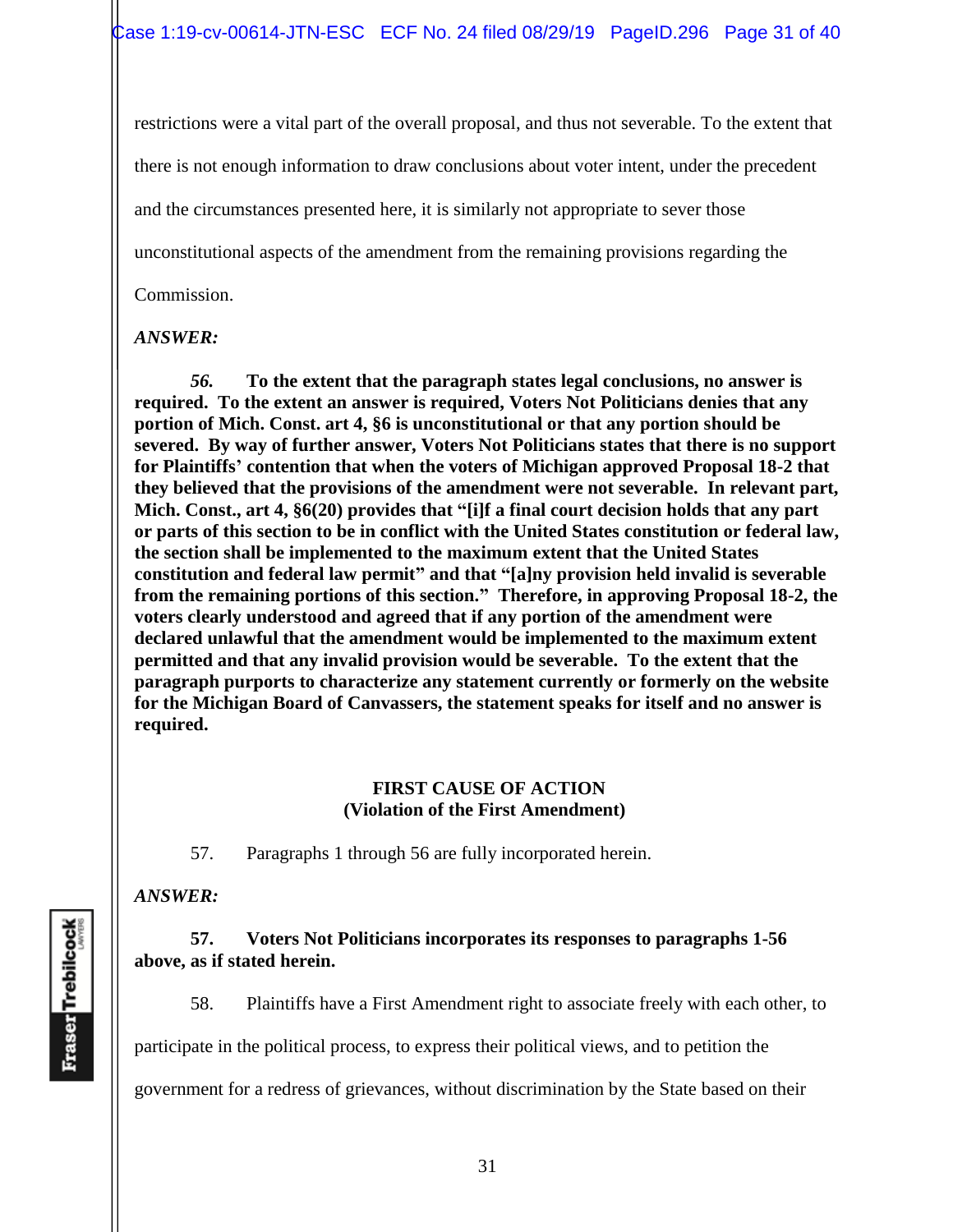exercise of these rights.

*ANSWER:*

**58. To the extent that the paragraph purports to characterize any opinion of United State Supreme Court, the opinion speaks for itself and no answer is required. To the extent that Plaintiffs allege or imply that Mich. Const., art 4, § 6 is unconstitutional, Voters Not Politicians denies that allegation as untrue.** 

59. The exclusion of eight categories of Michigan citizens, as set forth above, from eligibility to serve on the Commission substantially burdens First Amendment rights by denying the benefit of state employment to individuals whose exercise of those rights triggers one of the eight excluded categories.

*ANSWER:*

## **59. Voters Not Politicians denies the allegations as untrue.**

60. These exclusions are not justified by the stated interests of implementing a  $\ldots$ . fair, impartial, and transparent redistricting process", *See supra* n. 6, because excluding Plaintiffs from the Commission cannot be adequately linked to the achievement of those goals. While other aspects of the Commission can logically be connected to those goals (*e.g*., public meetings, publishing of each redistricting proposal, prohibition on *ex parte*  communications with commissioners, prohibition on the acceptance of gifts by the commissioners, requirement of a majority vote for substantive determinations), excluding Plaintiffs from serving on the Commission cannot convincingly be so connected.

# *ANSWER:*

## **60. Voters Not Politicians denies the allegations as untrue and further denies that Plaintiffs' First Amendment Rights have been unlawfully burdened.**

61. VNP explains that Plaintiffs are banned from serving on the Commission because they are the "most likely" to have a conflict of interest in the redistricting process. *Id*.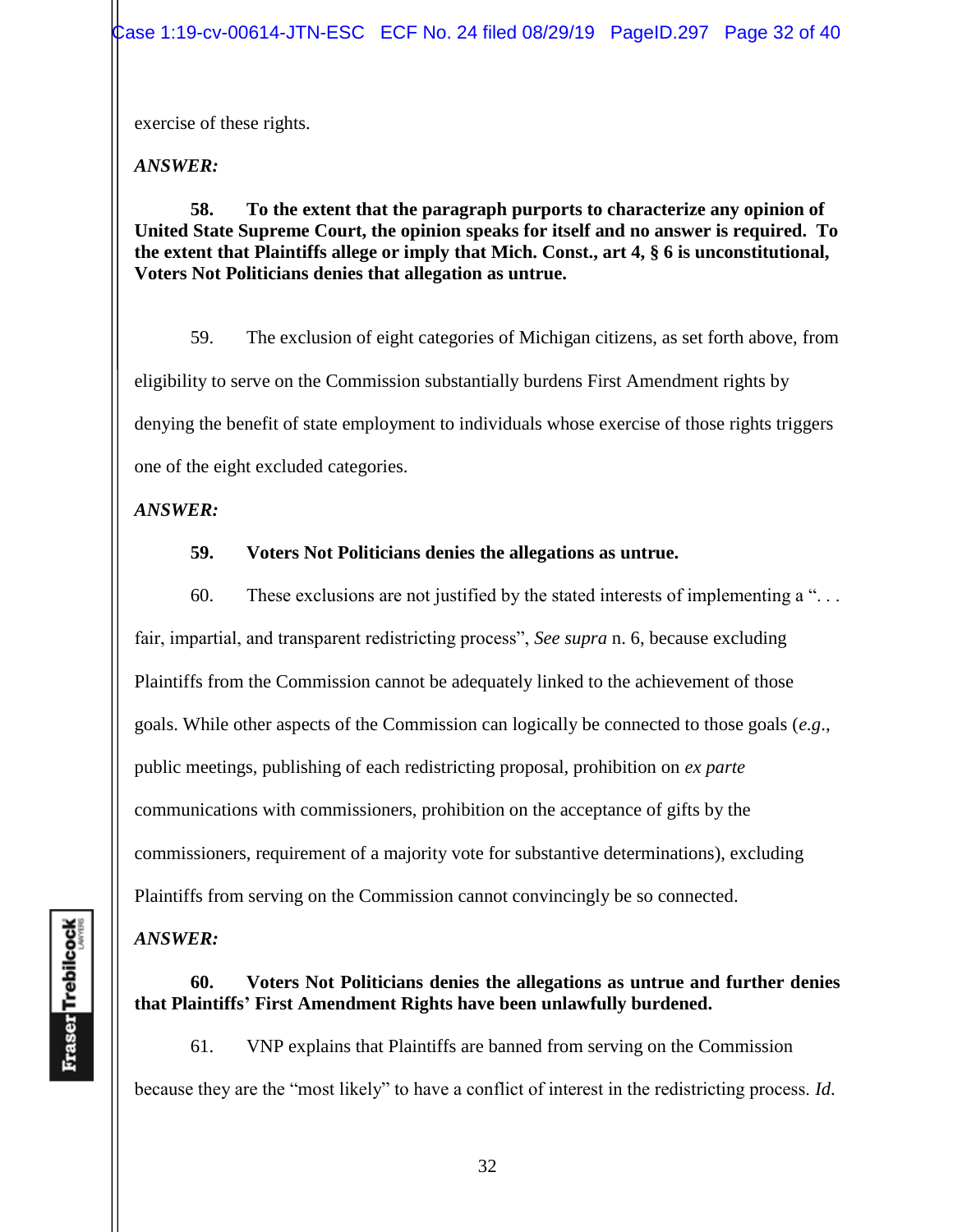This assumption, which appears to be an attempt to get to the core of impartiality, erroneously assumes that it is only elected officials and candidates, and those somehow tied to them, have a personal and passionate interest in the outcome of redistricting. Further, there are no mechanisms to identify and eliminate from consideration applicants who are extremely partisan in nature but do not fall into one of the banned categories. The Commission's application process provides a system of self-identified "affiliation" (or lack of affiliation) yet provides no definition of "affiliation" and no clear mechanism for the state to determine if an individual has accurately designated his or her affiliation or to recategorize such designation if it is somehow found to be inaccurate. As a result, there is no assurance that an applicant has appropriately declared his or her true political biases, allowing for unchecked manipulation of the system and thus undermining the stated goals of transparency and impartiality. The result is a stark and inappropriate disparity in treatment between the Plaintiffs and the vast numbers of citizens who are equally invested personally in the outcome of the redistricting process but remain eligible to serve as a commissioner.

*ANSWER:*

**61. Voters Not Politicians denies the allegations to the extent that they purport to characterize its explanation of the redistricting process created by Mich. Const., art. 4, §6 because Plaintiffs have grossly misrepresented Voters Not Politicians' position. Voters Not Politicians further denies the allegation that there are no mechanisms to achieve the amendment's purpose because such allegation is untrue. By way of further answer, Plaintiffs' inclusion of allegations directed specifically at Voters Not Politicians highlights that Voters Not Politicians has a defense that shares a common question of law and fact with the main action, and therefore, permissive intervention is appropriate pursuant to Fed. R. Civ. P. 24(b). Voters Not Politicians denies that Mich. Const., art 4, § 6 is unconstitutional based on any of the Plaintiffs' mischaracterizations of the effect and the impact of the constitutional amendment.**

62. Further, it is inappropriate to single out Plaintiffs based on perceived

impartiality because the Commission itself is not designed to be impartial. Rather, it is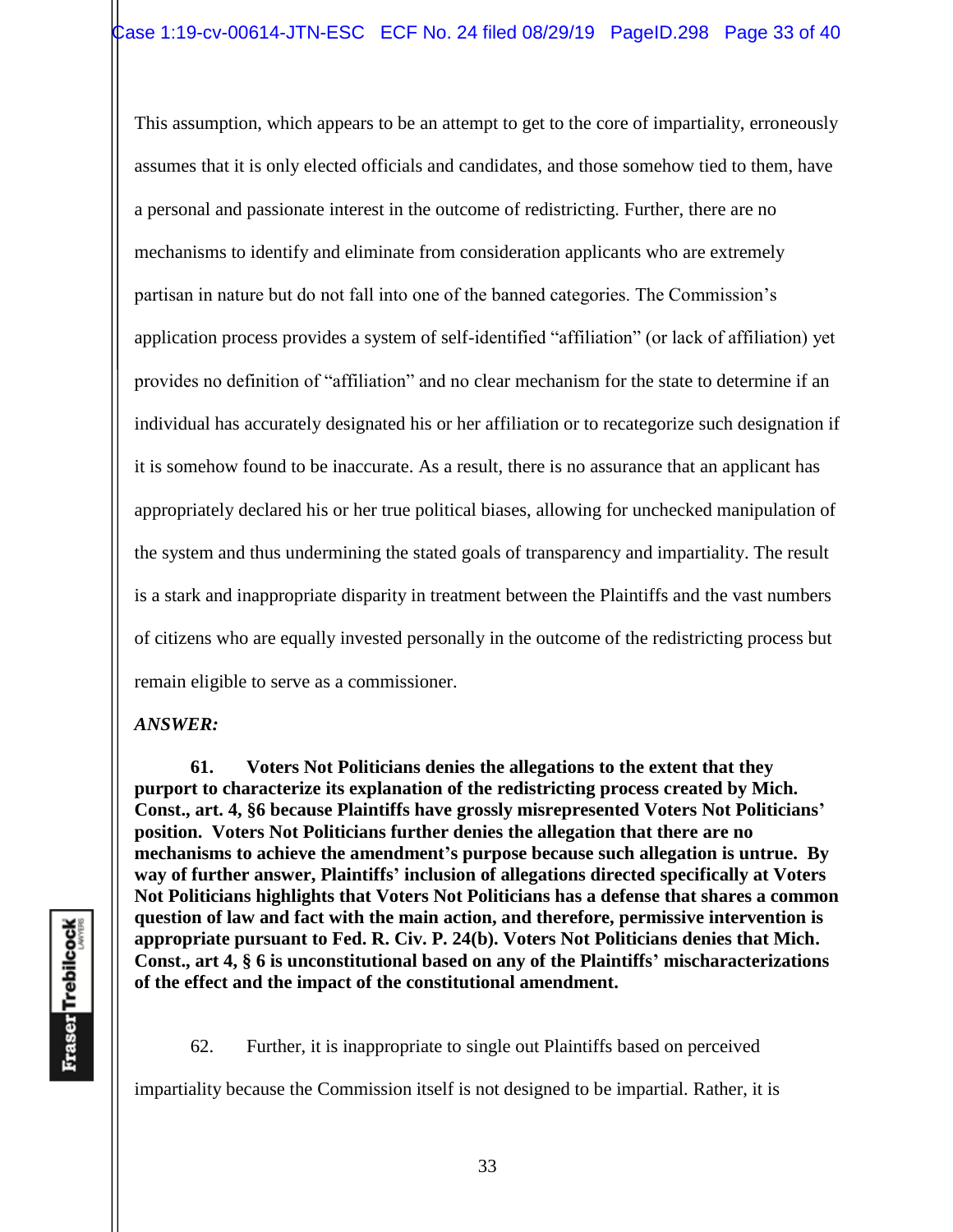designed to be an amalgam of a variety of views across the political spectrum. That prohibiting Plaintiffs' participation is somehow constitutionally justified because it would undermine the "impartiality" of a Commission that necessarily includes a variety of views, including self-declared partisan ones, is unsupportable. There is no compelling explanation as to how Plaintiffs' participation would result in a Commission with less impartiality than a Commission that includes individuals who hold political views that are just as strong, or even stronger, but do not happen to belong to one of the excluded groups.

*ANSWER:*

**62. Voters Not Politicians denies that it is inappropriate or unconstitutional to prevent any Plaintiff who has been excluded by Mich. Const., art 4, § 6 from serving on the Independent Citizens Redistricting Commission because such an allegation is untrue.** 

63. Thus, the Government has no legitimate basis on which to condition Plaintiffs' eligibility to serve on the Commission on their agreement to forgo constitutionally protected activities. This categorical exclusion of Plaintiffs from serving on the Commission attaches an unconstitutional condition on eligibility because the State may not deny a benefit to a person on a basis that infringes his or her constitutionally protected rights.

*ANSWER:*

**63. Voters Not Politicians denies the allegations as untrue.** 

64. Accordingly, the Plaintiffs are deprived of their civil rights under color of state

law in violation of 42 U.S.C. § 1983 and 42 U.S.C. § 1988.

*ANSWER:*

**64. Voters Not Politicians denies the allegations as untrue.**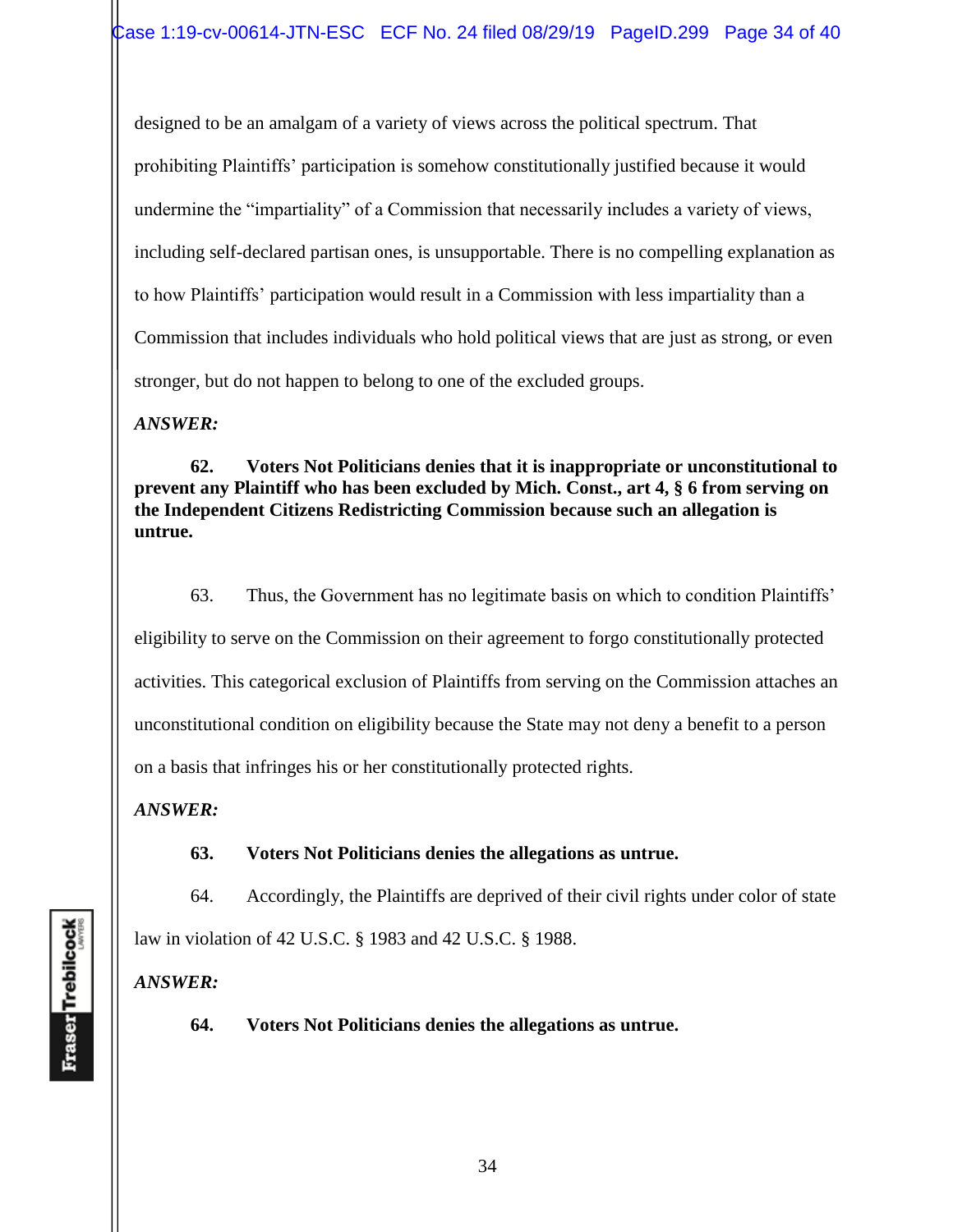Case 1:19-cv-00614-JTN-ESC ECF No. 24 filed 08/29/19 PageID.300 Page 35 of 40

#### **SECOND CAUSE OF ACTION (Violation of Equal Protection)**

65. Paragraphs 1 through 64 are fully incorporated herein.

*ANSWER:*

#### **65. Voters Not Politicians incorporate their responses to paragraphs 1-64 above, as if stated herein.**

66. The Fourteenth Amendment's Due Process Clause prevents the State from

discriminating against individuals engaged in constitutionally protected activity unless

justified by a sufficiently important government interest.

*ANSWER:*

**66. To the extent that the paragraph purports to characterize the scope or impact of the Fourteenth Amendment, the paragraph states a legal conclusion and no answer is required. To the extent that Plaintiffs allege or imply that Mich. Const., art 4, § 6 is unconstitutional, Voters Not Politicians denies that allegation as untrue.** 

67. The provisions of the Michigan Constitution that exclude categories of individuals from eligibility for service on the Commission denies Plaintiffs a benefit available to others on account of their exercise of fundamental rights that are expressly protected by the First Amendment.

*ANSWER:*

**67. Voters Not Politicians denies the allegations as untrue.**

68. As the Supreme Court stated in *Police Dep 't of Chicago v. Mosley,* ". . . [t]he Equal Protection Clause requires that statutes affecting First Amendment interests be narrowly tailored to their legitimate objectives." 408 U.S. 92, 101 (1972). Here, this standard is not met. For example, the restriction draws an unconstitutional distinction between those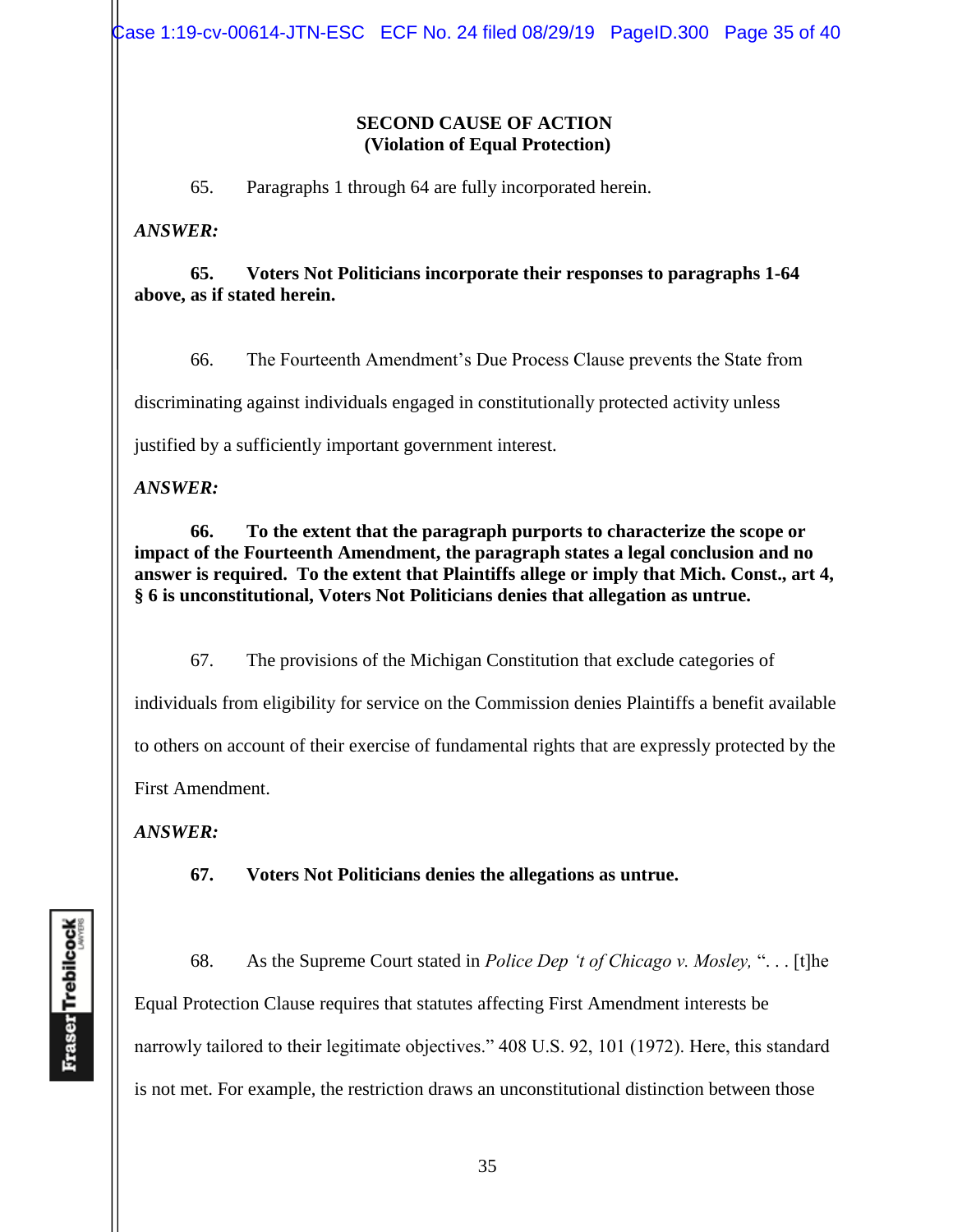who exercise their rights of association and rights to petition the government and those who do not. These exclusions penalize some individuals who engage in lobbying but impose no sanction at all on other individuals whose lobbying activities are much more extensive than those subject to the policy, including those who structure their time so as not to cross the registration thresholds. Further, the Secretary of State has explained in draft guidance that while paid employees of an elected official, political candidate, campaign, or political action committee are excluded from eligibility, volunteers may be eligible to serve on the Commission because they are not paid for their services. *See* App. B. And, those same guidelines state that any individual serving as a paid consultant or employee of a *non-partisan*  elected official, non-partisan political candidate or *non-partisan* local political candidate's campaign since August 15, 2014, may not be eligible to serve on the Commission. *Id*. Similarly, although Supreme Court Justices in Michigan are nominated by political parties in an inherently partisan process, they are not excluded from eligibility to serve on the Commission. *Id*. These are but a few examples of the constitutional shortcomings of the exclusionary categories included in the constitutional amendments that created and control the Commission.

*ANSWER:*

**68. To the extent that the paragraph purports to characterize any opinion of United State Supreme Court, the opinion speaks for itself and no answer is required. To the extent that Plaintiffs allege that Mich. Const., art 4, § 6 is unconstitutional, Voters Not Politicians denies that allegation as untrue.** 

69. Further, as described above, the classifications on which these exclusions are based are not meaningfully tied to apparent State interests in promoting transparency, fairness, or impartiality in the redistricting process.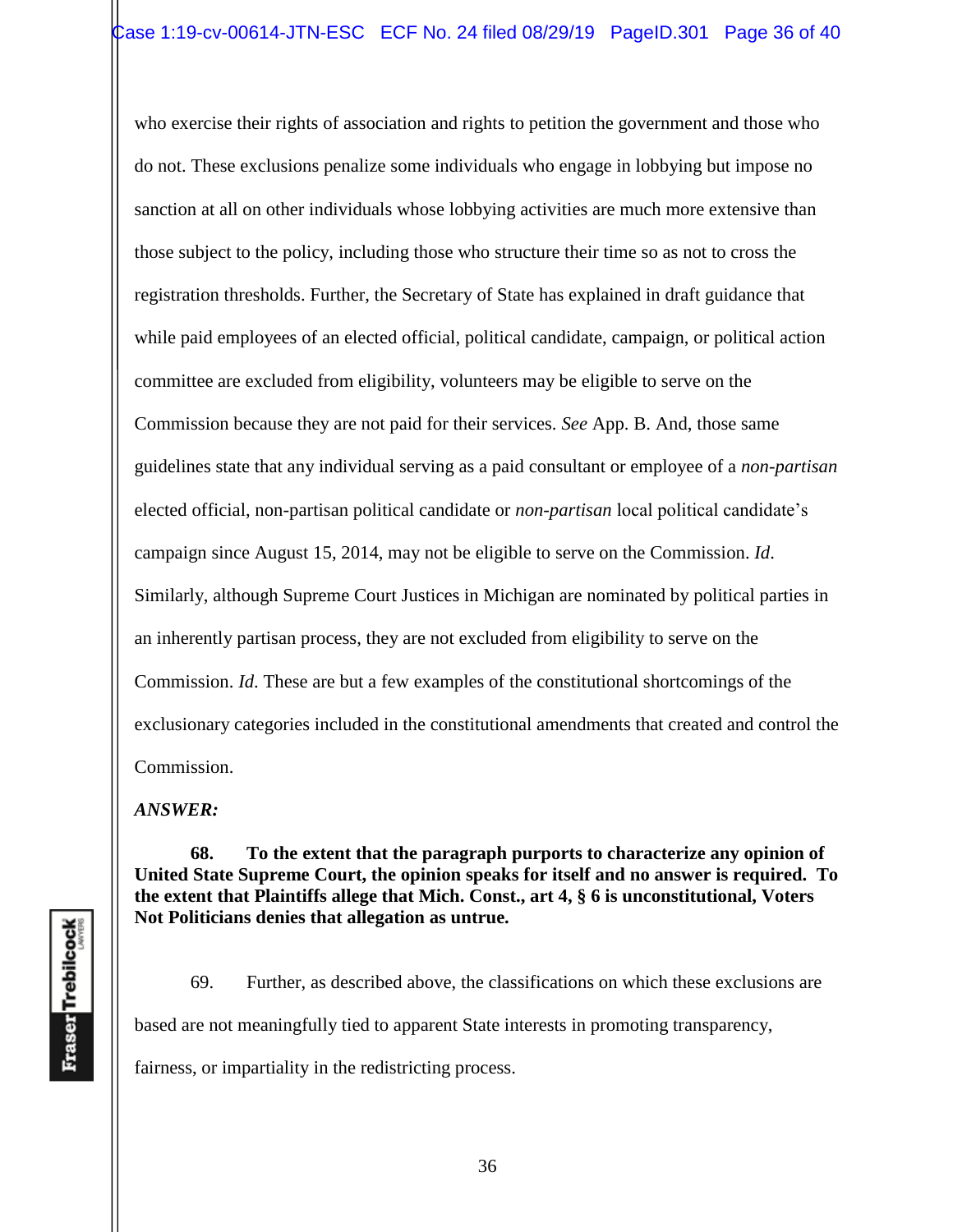# *ANSWER:*

# **69. Voters Not Politicians denies the allegations as untrue.**

70. For all these reasons, the Plaintiffs have been and will continue to be deprived unconstitutionally of the equal protection of the law.

# *ANSWER:*

# **70. Voters Not Politicians denies the allegations as untrue.**

71. Accordingly, the Plaintiffs are deprived of their civil rights under color of state

law in violation of 42 U.S.C. § 1983 and 42 U.S.C. § 1988.

# *ANSWER:*

**71. Voters Not Politicians denies the allegations as untrue.** 

# **PRAYER FOR RELIEF**

## **WHEREFORE, Voters Not Politicians, having fully answered the allegations in the Complaint, requests that the Complaint be dismissed with prejudice.**

*Respectfully submitted*,

 Fraser Trebilcock Davis & Dunlap, P.C. Attorneys for Intervenor-Defendant Count MI Vote, d/b/a Voters Not Politicians

Dated: August 29, 2019 By: /s/Ryan K. Kauffman

Peter D. Houk (P15155) Graham K. Crabtree (P31590) Jonathan E. Raven (P25390) Ryan K. Kauffman (P65357) 124 W. Allegan, Suite 1000 Lansing, Michigan 48933 (517) 482-5800

AND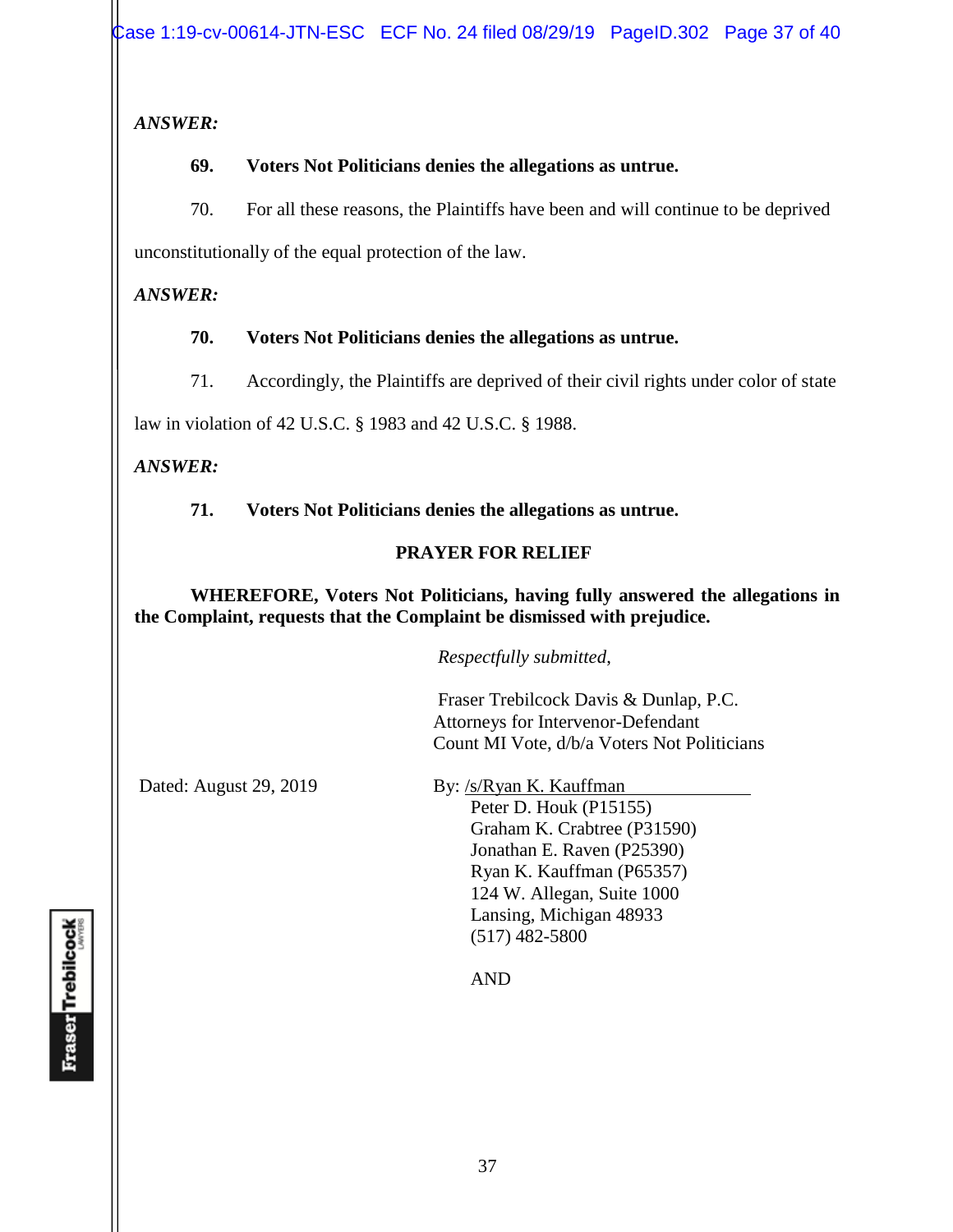Case 1:19-cv-00614-JTN-ESC ECF No. 24 filed 08/29/19 PageID.303 Page 38 of 40

Paul M. Smith (*motion for admission to be filed*) Mark Gaber Campaign Legal Center 1101 14th Street N.W., Suite 400 Washington D.C. 20005 Annabelle Harless 73 W. Monroe Street, Suite 302 Chicago, Illinois 60603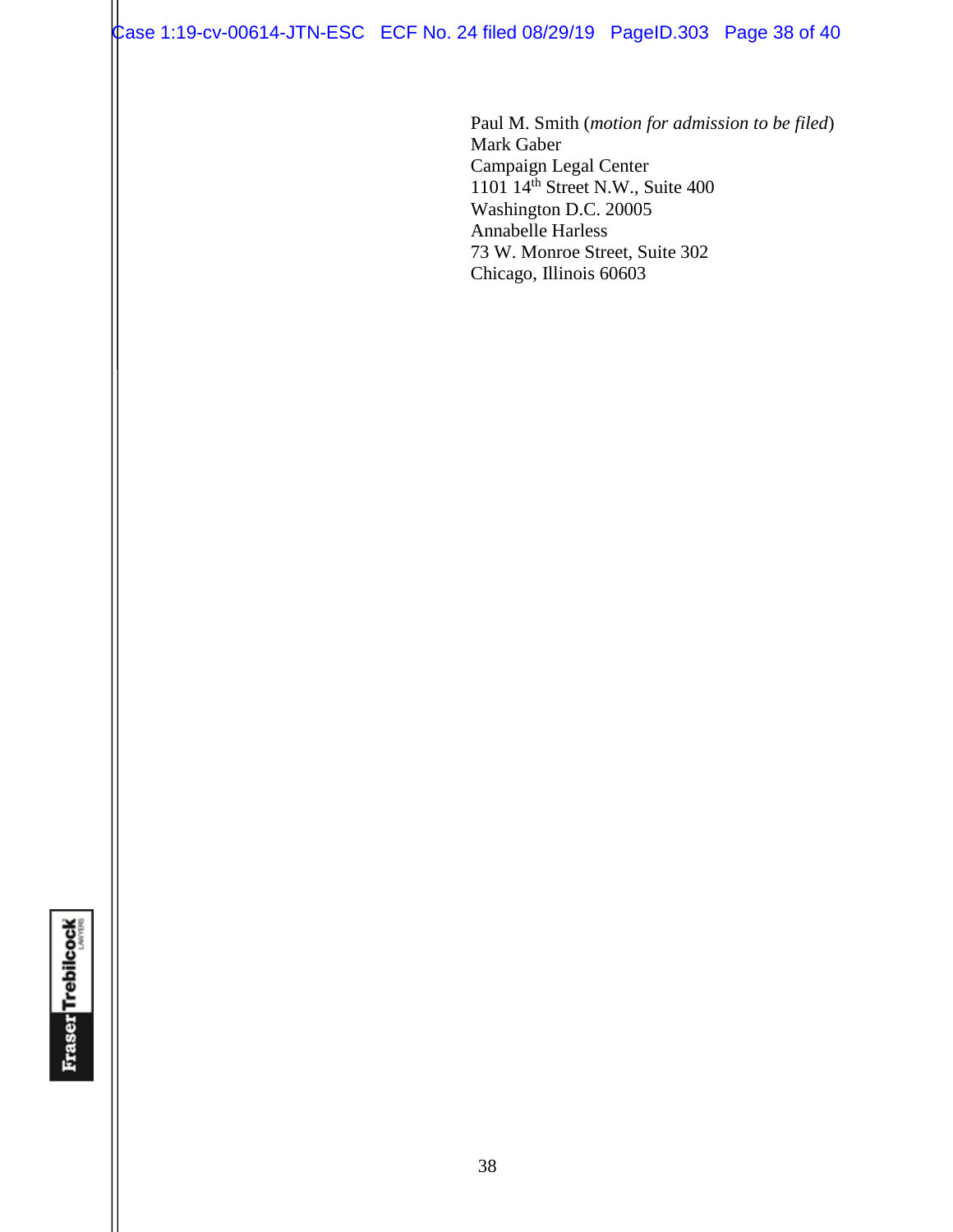# **NOTICE OF AFFIRMATIVE DEFENSES**

NOW COMES Intervenor-Defendant Count MI Vote (d/b/a "Voters Not Politicians"),

a Michigan non-profit corporation, by and through its attorneys Fraser Trebilcock Davis &

Dunlap, P.C., and for its Affirmative Defenses states as follows::

1. Plaintiffs have not suffered an invasion or deprivation of any legally protected interest that is concrete and particularized.

2. Plaintiffs have failed to state a claim upon which relief can be granted.

3. Plaintiffs are guilty of delay and laches and come to this Court with unclean hands; as such, they are not entitled to equitable relief.

4. Plaintiffs' exercise of their First Amendment rights has not been prohibited or proscribed.

5. The classifications, if any, created by Mich. Const., art 4, §6, are not based on a suspect class, do not implicate a fundamental right, and are supported by a rational basis.

6. A substantial governmental interest supports the creation of an Independent Citizen Redistricting Commission, and Mich. Const., art 4, §6, is narrowly tailored to achieve that interest.

7. In the event that any provision of Mich. Const., art 4, §6 is found to be in conflict with the United States constitution or federal law, the amendment must be implemented to the maximum extent permitted, and any provision held invalid becomes severable. *See* Mich. Const., art 4, §6(20).

8. Voters Not Politicians reserves its right to add to, or modify, these affirmative defenses as permitted by the Federal Rules of Civil Procedure.

*Respectfully submitted*,

 **Fraser Trebilcock Davis & Dunlap, P.C.** Attorneys for Intervenor-Defendant Count MI Vote, d/b/a Voters Not Politicians By: /s/Ryan K. Kauffman

Peter D. Houk (P15155) Graham K. Crabtree (P31590)